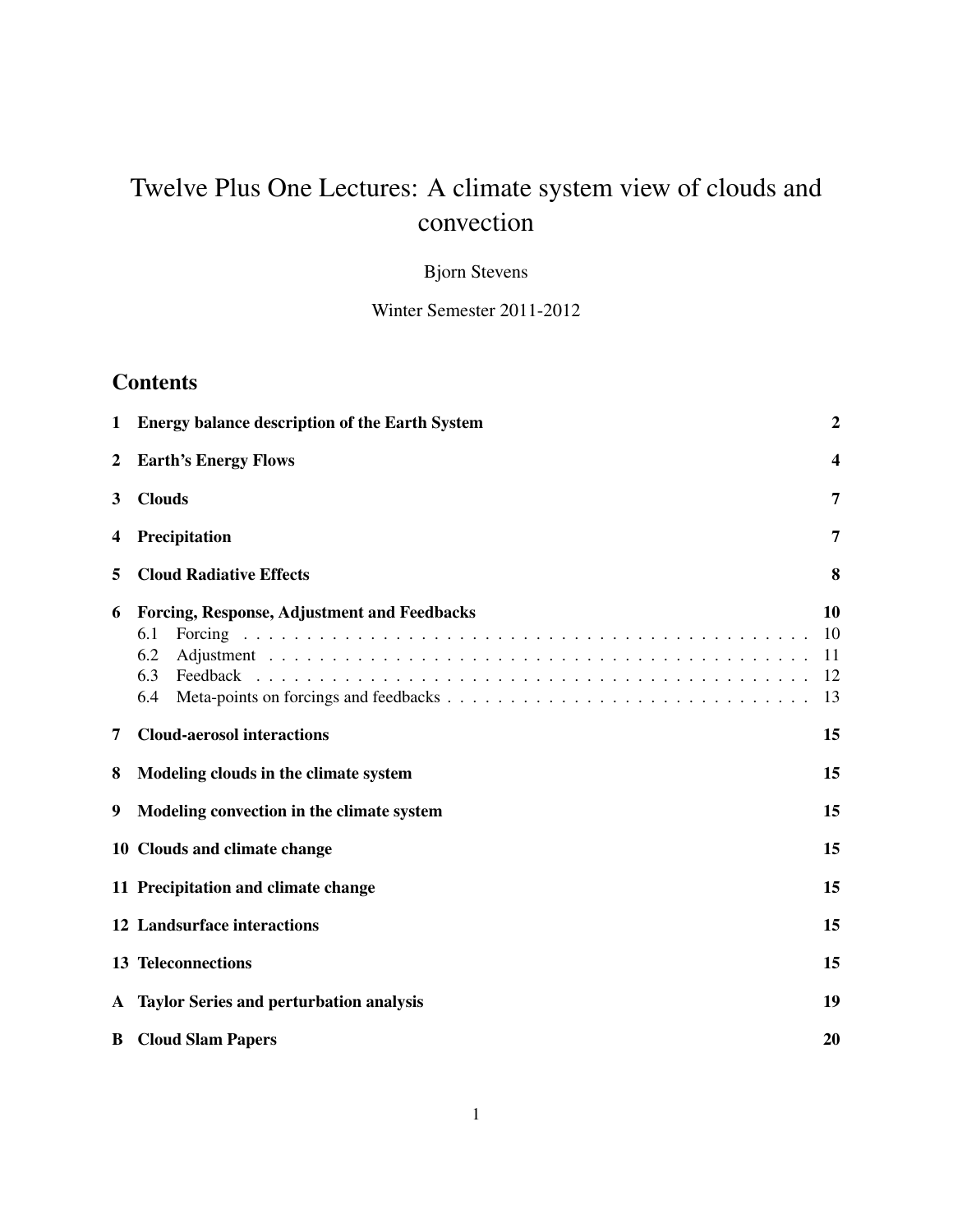## <span id="page-1-0"></span>1 Energy balance description of the Earth System

Earth is a non-equilibirum system that exchanges energy with the external environment (stars and space) through fluxes of radiant energy, irradiance. The broadband irradiance incident at the top of the atmosphere is given by the total solar irradiance,  $Q_0$ . Because the solar irradiance is predominantly concentrated in the short, or visible wavelengths, it is sometimes call the shortwave, or visible irradiance, in contrast to the longer wavelenths that dominate the irradiance that originates from the terrestrial source. As a corollary the latter is often called the longwave irradiance,.

For the solar minimum in 2008,  $Q_0$ , is estimated to have been  $1360.8 \pm 0.5$  W m<sup>-2</sup>, and this is usually assumed to be a constant baseline value – giving rise to the idea of the *solar constant*. However the solar irradiance varies on a variety of timescales, notably with the solar (sunspot) cycle whose period is roughly eleven years and over which the irradiance may increase by  $1\n-2$  W m<sup>-2</sup>. But the solar irradiance also varies across solar minima, hence the concept of a constant sun can be misleading and the term total solar irradiance, TSI, is preferred to the somewhat older concept of the solar constant. For the purposes of studying changes to the energy budget of the earth system it proves useful to divide,  $Q_0$ , by the ratio of Earth's surface area to its projected area on the solar sky. This ratio, 4.0034, deviates only slightly from that of a perfect sphere, and along with an assumed amplitude of the solar cycle of 1.5 W m<sup>-2</sup> is used to define the effective total solar irradiance,  $Q_{\star} = 340.1 \pm 0.1$ , W m<sup>-2</sup> that is, on average, incident on the top of the atmosphere. For most purposes it is sufficiently accurate to take  $Q_{\star} = 340 \,\mathrm{W m^{-2}}$ .

In stationarity, the solar irradiance at the top of the atmosphere is balanced by a lost of enthalpy through the emission of longwave radiation,  $E$ . As mentioned above, Earth's temperature dictates that this energy is predominantly carried at longer wavelengths, and it peaks in the infrared with wavelengths near  $10 \mu m$ . Adopting a sign convention so that an inward directed source of energy is taken to be positive, the heat (or enthalpy) budget of the Earth system can be written as,

$$
\dot{H} = Q_{\star}\gamma - E,\tag{1}
$$

where  $\gamma$  is the co-albedo, i.e.,  $\gamma = 1 - \alpha$  where  $\alpha$  is the ratio of the incoming to the outgoing solar irradiance averaged over all sun angles, i.e., the spherical albedo, and  $H$  is the total enthalpy (heat content) of the Earth system. In stationarity (balance), H is constant, so that  $H = 0$ , where the *dot* notation is used to denote time differentiation. Given a heat capacity for the system as a whole, usually taken to be the heat capacity of the atmosphere, ocean and upper portions of the land surface,  $H$  can be related to the temperature of the earth and the distribution of matter (water) in different phases.

Clouds play an important role in the energy budget because the modify the TOA irradiances. To make their role explicit it proves convenient to decompose Q, E and  $\gamma$  into terms associated with cloudy, versus clear skies, for example by expressing the albedo as a combination of the clear and cloudy sky albedo,

$$
\alpha = \alpha_0 (1 - A_c) - \alpha_c A_c, \qquad (2)
$$

the solar irradiance becomes

<span id="page-1-1"></span>
$$
Q = Q_{\star} \left[ 1 - \alpha_0 (1 - A_{\rm c}) - \alpha_{\rm c} A_{\rm c} \right]. \tag{3}
$$

Likewise, because clouds are so opaque to long wave radiation,  $E$  depends strongly on the presence of clouds, particularly so for the case of clouds whose temperature is very different than that of the underlying surface. This motivates the decomposition of  $E$  into a part attributable to clouds and a part that is what one would expect in their absence, so that

<span id="page-1-2"></span>
$$
E = E_0(1 - A_c) + E_c A_c,
$$
\n(4)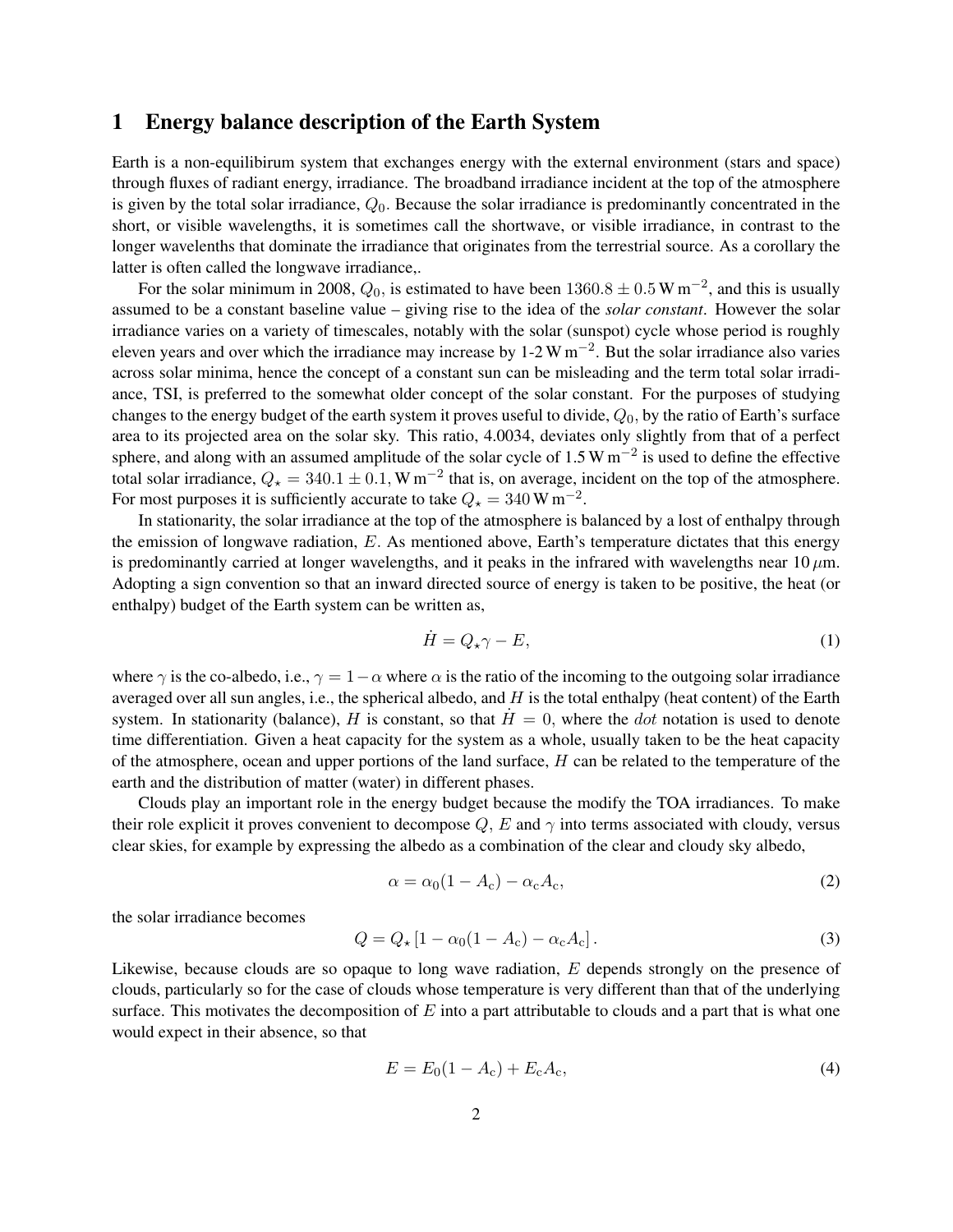where in general one expects both  $E_0$  and  $E_c$  to depend on the temperature of the emission source, or a weighed temperature of a source region.

It is important to realize that, as introduced above, parameters such as  $A_c$  and  $\alpha_c$  are effective or bulk quantities. For instance  $\alpha_c$  is not the average cloud albedo, but rather the albedo a cloud would require to reflect the increment in the net radiation associated with cloudy skies. To illustrate this concept, imagine an earth in which the solar illumination is uniform over the surface, but whose surface albedo varies in away that correlates with cloudiness. The effect of these correlations, and how one defines the clear sky albedo, must be accounted for in the definition of the effective cloud fraction. If the incident radiation also correlates with cloudiness this also must be accounted for. For instance, if it were only cloud at night, then for purposes of calculating, Q, the effective cloud amount must be zero.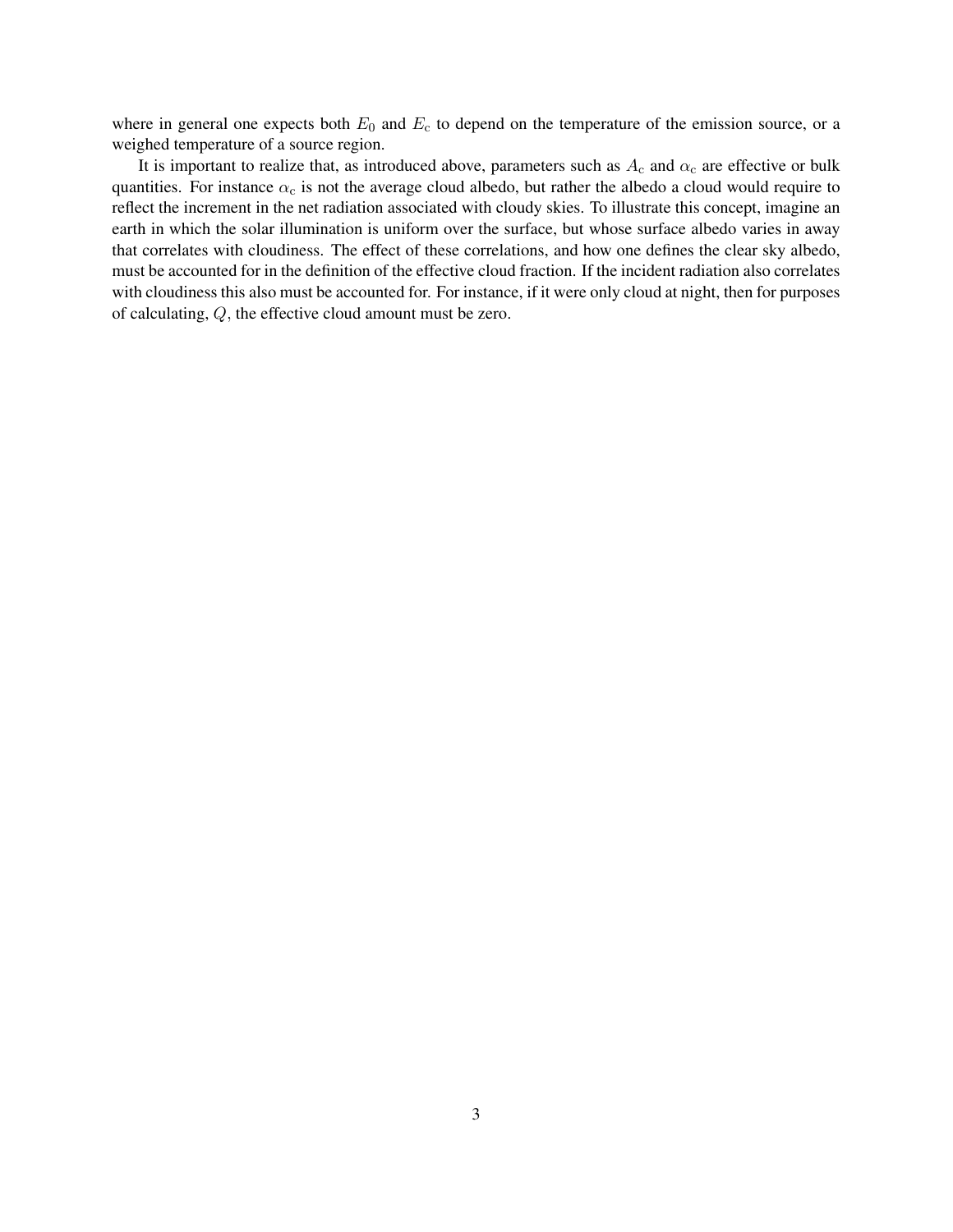# <span id="page-3-0"></span>2 Earth's Energy Flows



<span id="page-3-1"></span>Figure 1: Earth's global and annual mean top-of-the-atmosphere (TOA) and surface energy budget. Values are presented as a two-sigma range (which is to say the authors assign a roughly 68 % likelihood that the actual values fall within the stated range). These values are subjectively determined based on a review of the literature, and complemented by global simulations, as derived by Stevens and Schwartz 2012.

Measurements have been indispensable to the advancing understanding of energy flows through the climate system. Current understanding of these flows is summarized in Fig. [1,](#page-3-1) which we have constructed based on the available literature (especially [Trenberth et al.,](#page-17-0) [2009;](#page-17-0) [Kato et al.,](#page-15-0) [2012;](#page-15-0) [Stephens et al.,](#page-17-1) [2012\)](#page-17-1). The energy flows are more certain at the top of the atmosphere than at the surface, as measurements at the top of the atmosphere have benefitted greatly from advances in satellite remote sensing. Measurements from the Earth Radiation Budget (ERB) program [\(Ramanathan,](#page-16-0) [1987\)](#page-16-0) and now those from the Clouds and Earth's Radiant Energy System (CERES) mission [\(Wielicki et al.,](#page-17-2) [1996\)](#page-17-2) have convincingly shown that Earth reflects less shortwave radiation and emits more longwave radiation than previously thought (cf., Table [1\)](#page-4-0) and have contributed to closure of the top-of-atmosphere energy budget to within a few watts per square meter.

Also contributing to the reduction of uncertainty in the balance of energy flows at the top-of-theatmosphere are new measurements of total solar irradiance and ocean heat uptake. Because the atmosphere has a relatively small heat capacity, an imbalance of energy flows at the TOA can be sustained only an increase in ocean enthalpy, augmented to lesser extent by melting of the cryosphere and warming of the land surface and the atmosphere. The rate of heating of the top 700 m of the world ocean over the last sixteen years, as inferred from temperature measurements and expressed per the area of the entire planet, is  $0.64 \pm 0.11$  W m<sup>-2</sup> (90% confidence interval). Sparser measurements extending to ocean depths of 3 km reported by [Levitus et al.](#page-16-1) [\(2005\)](#page-16-1) suggest that the upper ocean takes up about three-quarters of the ocean heating. [Levitus et al.](#page-16-1) [\(2005\)](#page-16-1) also estimate that the contributions of other heat sinks, including the atmosphere, the land, and the melting of ice, can account for an additional 0.04 W m<sup>-2</sup>; Based on these estimates the flux imbalance at the TOA is estimated to be  $0.9 \pm 0.3$  W m<sup>-2</sup>. The uncertainty is based on the 90% confidence interval given by Lyman and the assumption that the relative uncertainty in the deep ocean heat-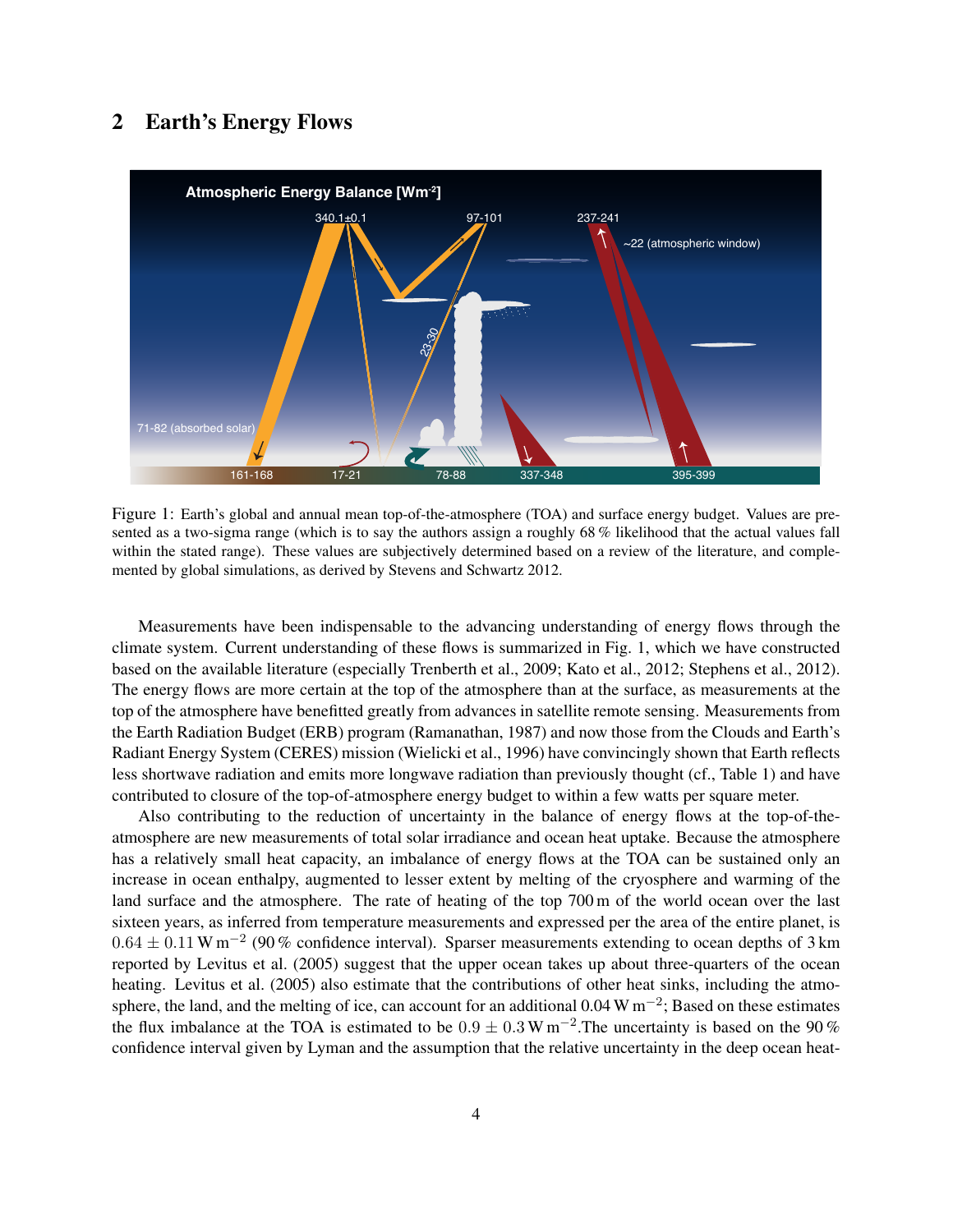| Source                   | H-1954 | L-1957 | R-1987 | K-1997 | $Z-2005$ | T-2009 | S-2012 | Fig. $1$ |
|--------------------------|--------|--------|--------|--------|----------|--------|--------|----------|
| <b>Top of Atmosphere</b> |        |        |        |        |          |        |        |          |
| <b>Incident SW</b>       | 338    | 349    | 343    | 342    | 342      | 341    | 340    | 340      |
| Reflected SW             | 115    | 122    | 106    | 107    | 106      | 102    | 98     | 100      |
| <b>Outgoing LW</b>       | 223    | 227    | 237    | 235    | 233      | 239    | 239    | 239      |
| <b>Surface</b>           |        |        |        |        |          |        |        |          |
| Absorbed SW              | 160    | 167    | 169    | 168    | 165      | 161    | 168    | 162      |
| Downward LW              | 352    | 334    | 327    | 324    | 345      | 333    | 347    | 342      |
| <b>Upward LW</b>         | 398    | 395    | 390    | 390    | 396      | 396    | 398    | 397      |
| Latent heat flux         | 82     | 68     | 90     | 78     | n/a      | 80     | 88     | 86       |
| Sensible heat flux       | 30     | 33     | 16     | 24     | n/a      | 17     | 24     | 20       |

<span id="page-4-0"></span>Table 1: Estimates of Earth's energy budget, subjectively determined based on a review of the existing literature and the best estimates of the net imbalance at the surface and top-of-atmosphere. References to prior estimates are: [Houghton](#page-15-1) [\(2011\)](#page-15-1); [London](#page-16-2) [\(1957\)](#page-16-2); [Ramanathan](#page-16-0) [\(1987\)](#page-16-0); [Kiehl and Trenberth](#page-15-2) [\(1997\)](#page-15-2); [Trenberth et al.](#page-17-0) [\(2009\)](#page-17-0); [Stephens](#page-17-1) [et al.](#page-17-1) [\(2012\)](#page-17-1). Because both the H-1954 and L-1957 estimates were for the northern hemisphere only, these estimates have been rescaled using the ratio of the global versus the northern hemisphere average from a high resolution AMIP simulation using the ECHAM6 model. For basis of present estimates see Appendix A.

uptake estimates and in the estimates of heating by other components of the Earth system are about 50  $\%$ .<sup>[1](#page-4-1)</sup> For reference, in constructing the energy-balanced version of the CERES data [Loeb et al.](#page-16-3) [\(2009\)](#page-16-3) estimated the surface heat uptake to be  $0.85 \text{ W m}^{-2}$  similar to the  $0.9 \text{ Wmm}$  estimated here and employed by [Trenberth](#page-17-0) [et al.](#page-17-0) [\(2009\)](#page-17-0) based on a somewhat different line of reasoning. In summary, although there is a rather larger, 6.5 W m<sup>-2</sup>, inherent uncertainty in measurements of the reflected shortwave and emitted longwave radiation at the TOA, associated principally with uncertainty in the absolute calibration of the CERES instruments [\(Loeb et al.,](#page-16-3) [2009\)](#page-16-3), the net irradiance at the TOA is constrained by improved measurements of increases in ocean enthalpy.

The surface energy budget is distributed over several terms, each of which exhibits uncertainty that is several-fold greater than the uncertainty in the net budget at TOA. As pointed out by [Trenberth et al.](#page-17-0) [\(2009\)](#page-17-0), if each of the terms in the surface energy budget is estimated individually, in isolation of the others, an imbalance can arise in the net surface flux that is as much as  $20 \text{ W m}^{-2}$ ; this is more than an order of magnitude greater than current measurement-based estimates of the rate of heat uptake by the ocean, cryosphere and land. In absolute terms the uncertainty is largest for the longwave irradiance downwelling at the surface and for the latent heat flux (precipitation). Here too, new measurements and improved modelling are beginning to improve understanding. Active remote sensors such as the cloud profiling radar flown as part of the CloudSat mission [\(Stephens et al.,](#page-17-3) [2008\)](#page-17-3) and the Cloud-Aerosol Lidar with Orthogonal Polarization flown as part of the Cloud-Aerosol Lidar and Infrared Pathfinder Satellite Observation mission [\(Winker](#page-17-4) [et al.,](#page-17-4) [2010\)](#page-17-4) are providing improved estimates of the vertical distribution of clouds, particularly cloud base. These measurements are crucial for estimates of the downward longwave irradiance, which are based on radiative transfer modeling given a realistic atmospheric state. Using these measurements [Kato et al.](#page-15-0) [\(2012\)](#page-15-0) estimate a downward longwave irradiance at the surface of  $345.4 \pm 6.9$  W m<sup>-2</sup> which is considerably larger than the value derived by [Trenberth et al.](#page-17-0) [\(2009\)](#page-17-0) from the residual of the surface energy balance given existing precipitation climatologies. CloudSat and surface-based measurements also suggest that existing precipitation climatologies underestimate light rain from warm clouds, which is common over the tropical

<span id="page-4-1"></span> $1$ Other sources of energy – geothermal, combustion of fossil fuel and nuclear production – are yet an order of magnitude smaller.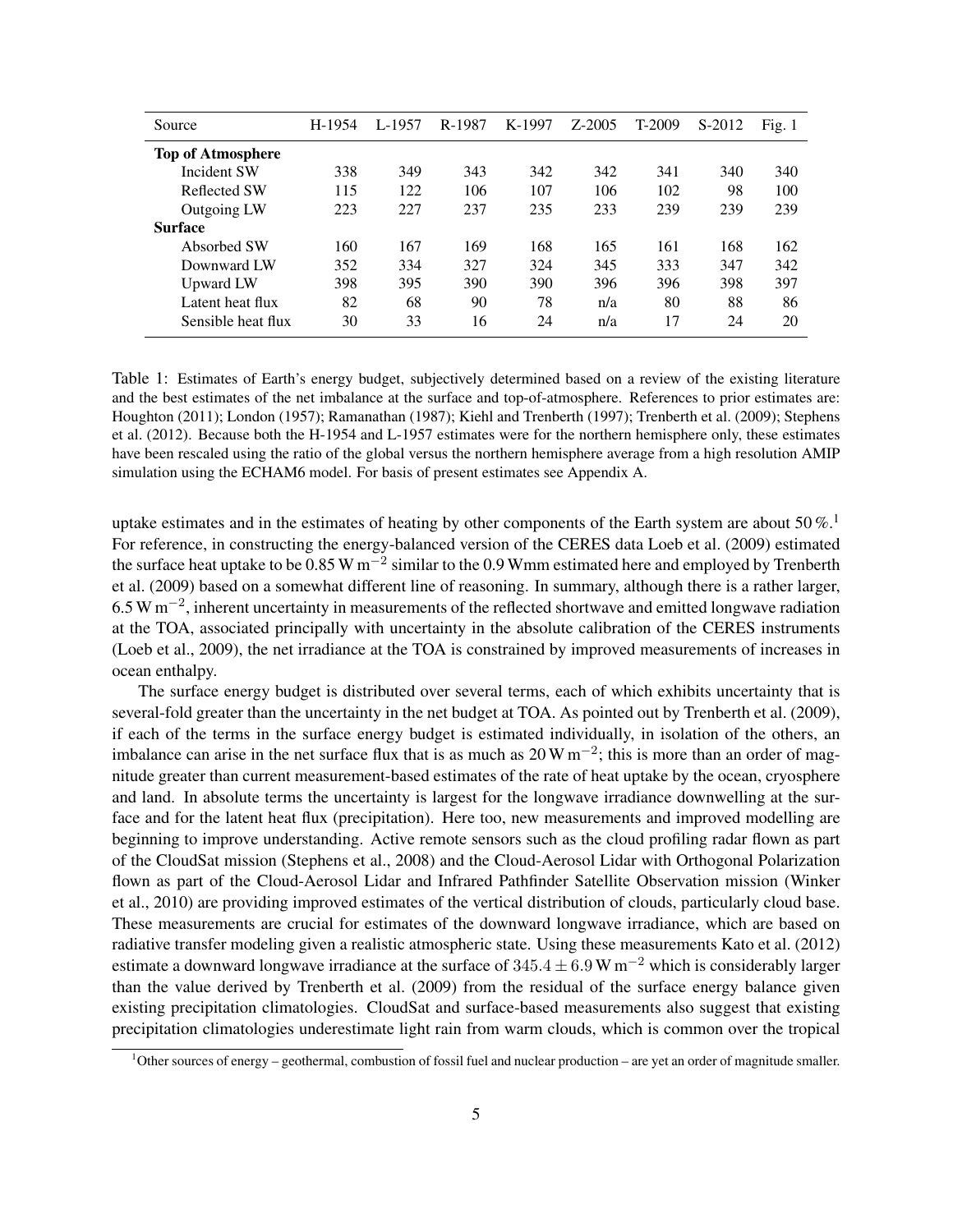ocean [\(Nuijens et al.,](#page-16-4) [2009;](#page-16-4) [Stephens et al.,](#page-17-1) [2012\)](#page-17-1). Overall the uncertainty in the surface energy budget, as presented in Fig. [1](#page-3-1) is somewhat smaller than that presented by [Stephens et al.](#page-17-1) [\(2012\)](#page-17-1), as global modelling (including reanalysis) estimates constrained by observations is given somewhat more weight, particularly for the upward turbulent fluxes and the long-wave irradiance.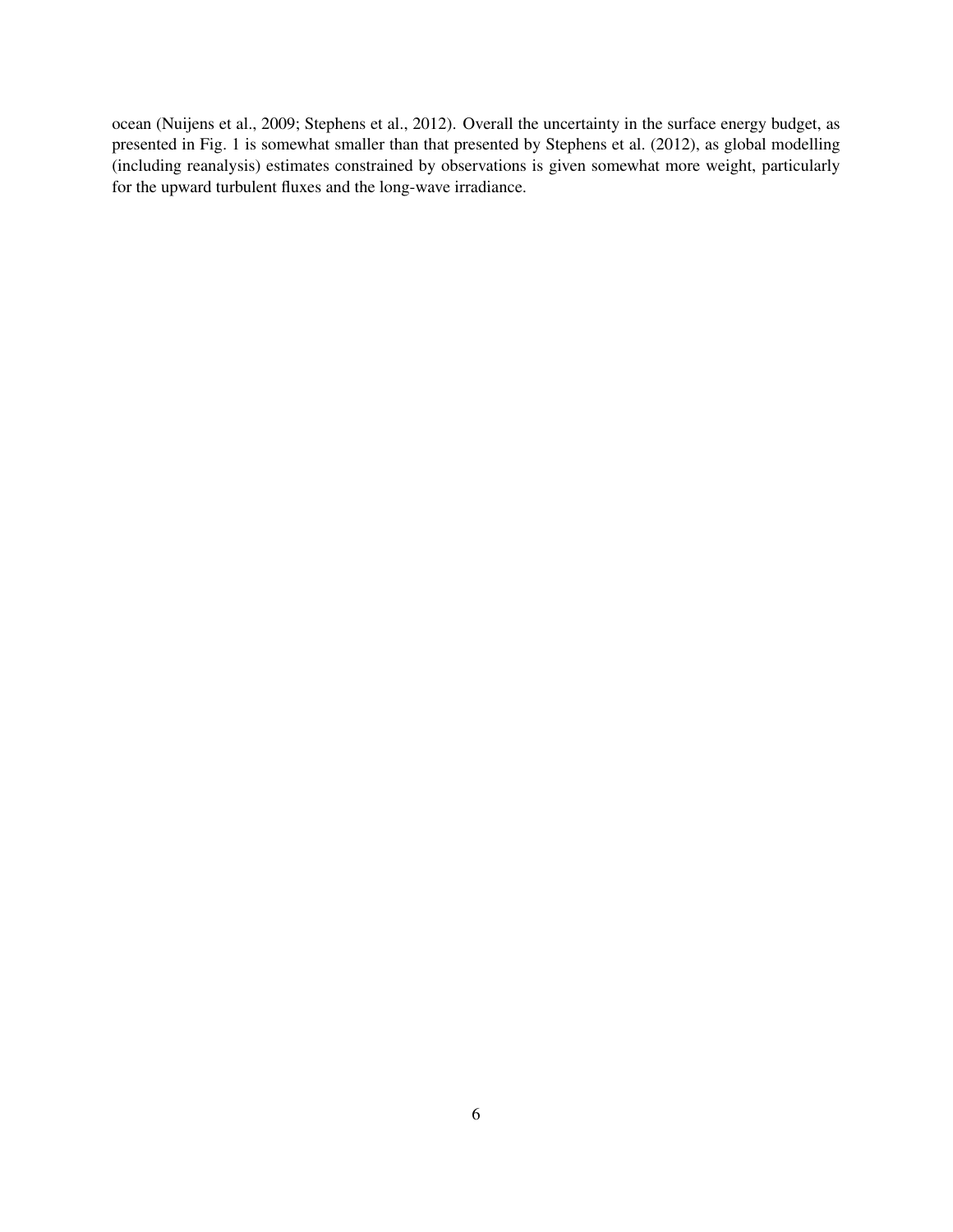# <span id="page-6-0"></span>3 Clouds

<span id="page-6-1"></span>4 Precipitation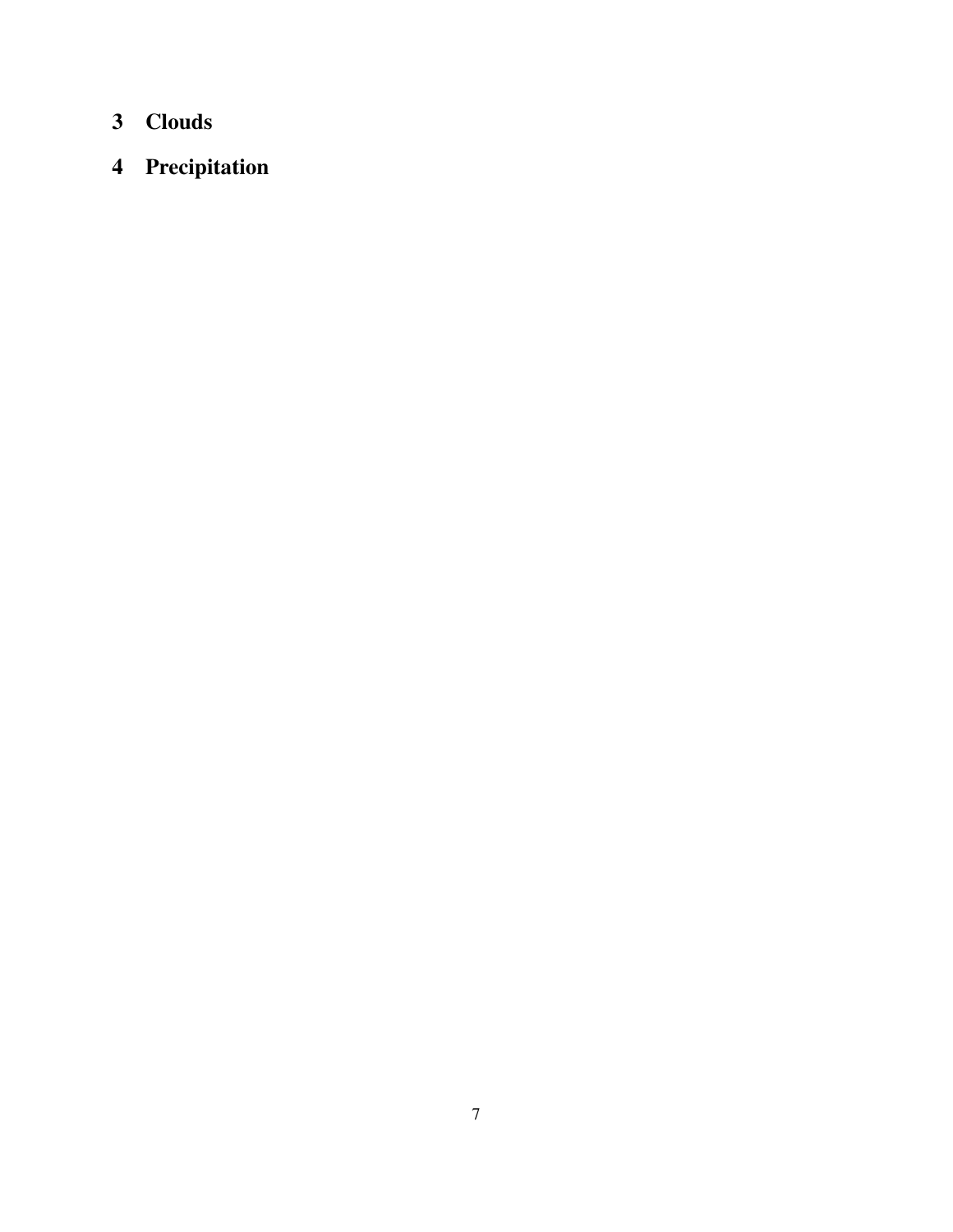## <span id="page-7-0"></span>5 Cloud Radiative Effects

A framework for considering cloud feedbacks in the climate system, first formulated by [Schneider](#page-16-5) [\(1972\)](#page-16-5), introduced the idea of cloud forcing (see also [Cess,](#page-15-3) [1976;](#page-15-3) [Ramanathan,](#page-16-0) [1987\)](#page-16-0). Identifying the subset of short- and longwave radiative fluxes associated with cloud-free scenes, and assuming that three-dimensional effects associated with neighboring clouds can be neglected, permits determining "cloud radiative forcing" as the difference between the all-sky or actual radiative flux and the contribution from scenes having skies identified as cloud free. Here, as before, the term "cloud-forcing" is used to denote a change in radiative flux due to a change in atmospheric composition, namely clouds. However, because this terminology does not allow one to distinguish the radiative effect of the totality of clouds, from the radiative perturbation that would accompany a perturbation in cloud properties, it proves useful to distinguish between the cloudradiative effect, CRE, as the radiative effect of the background state of cloudiness, and reserve the phrase "radiative forcing" for radiative perturbations driven by externally imposed changes.

The definition of the cloud radiative effect can be made precise as follows. Here we return to Eqs. [\(3\)](#page-1-1) and  $(4)$ 

$$
Q = Q_{\star} \left[ 1 - \alpha_0 (1 - A_{\rm c}) - \alpha_{\rm c} A_{\rm c} \right] \tag{5}
$$

$$
E = E_0(1 - A_c) + E_c A_c \tag{6}
$$

The short- and longwave components of the CRE, denoted by superscripts  $(Q)$  and  $(E)$  respectively, follow naturally as the difference between the all-sky radiative flux and the fluxes which would be manifest in the absence of clouds, i.e.,

$$
F_c^{(Q)} = -Q_\star(\alpha_c - \alpha_0)A_c \tag{7}
$$

<span id="page-7-1"></span>
$$
F_{\rm c}^{(E)} = (E_{\rm c} - E_0) A_{\rm c}
$$
 (8)

Given our sign convention, and because  $\alpha_c$  is generally greater than  $\alpha_0$  whereas  $E_c$  is generally less in magnitude than  $E_0$  (both being negative), the shortwave CRE is negative and the longwave CRE is positive. Both quantities increase in magnitude with cloud amount,  $A_c$ . The net CRE,  $F_c$ , is given by  $F_c^{(Q)} + F_c^{(E)}$ . A secular increase in the magnitude of  $F_c^{(Q)}$  would exert a cooling influence on the Earth system, whereas an increase in the magnitude of  $F_c^{(E)}$  would exert a warming influence. It should be emphasized that the CRE depends not just on the properties of the cloudy fraction of the planet but on the *differences* between the cloudy and cloud-free portions of the planet. As reviewed by [Loeb et al.](#page-16-3) [\(2009\)](#page-16-3) the application of this concept to various data sets shows the shortwave CRE to range from -45.4 to -53.3 W m<sup>-2</sup> and the longwave CRE to range from 26.5 to 30.6 W m<sup>-2</sup>; the associated net CRE from these prior estimates ranges from -16.7 to -24.5 W m<sup>-2</sup>. The CERES EBAF data, upon which the TOA estimates in Fig. [1](#page-3-1) are largely based, give a shortwave cloud radiative effect of -47.1 W m<sup>-2</sup> and a longwave CRE of 26.5 W m<sup>-2</sup>; overall clouds, more precisely cloudy-scenes, exert a net cooling influence on the Earth system of about 20 W m<sup>-2</sup>.

A subtlety of the cloud forcing concept is that the CRE, as defined above, depends not only on the properties of the cloud-free scenes, but also on other radiation-influencing constituents of the climate system that might be correlated with the presence of clouds. Hence it is really a cloudy-scene radiative effect, i.e., the difference between the total radiative flux, and that which would obtain if cloud-free conditions always prevailed. The emphasis on cloudy-scenes rather than clouds is because the former admits the possibility that the atmosphere in cloudy scenes is systematically different from the atmosphere in cloud-free scenes. For instance, if the atmosphere in cloudy scenes tends to be more humid than in cloud-free scenes then this difference in humidity will, through the definition of cloud radiative effect [\(8\)](#page-7-1), be interpreted as an effect of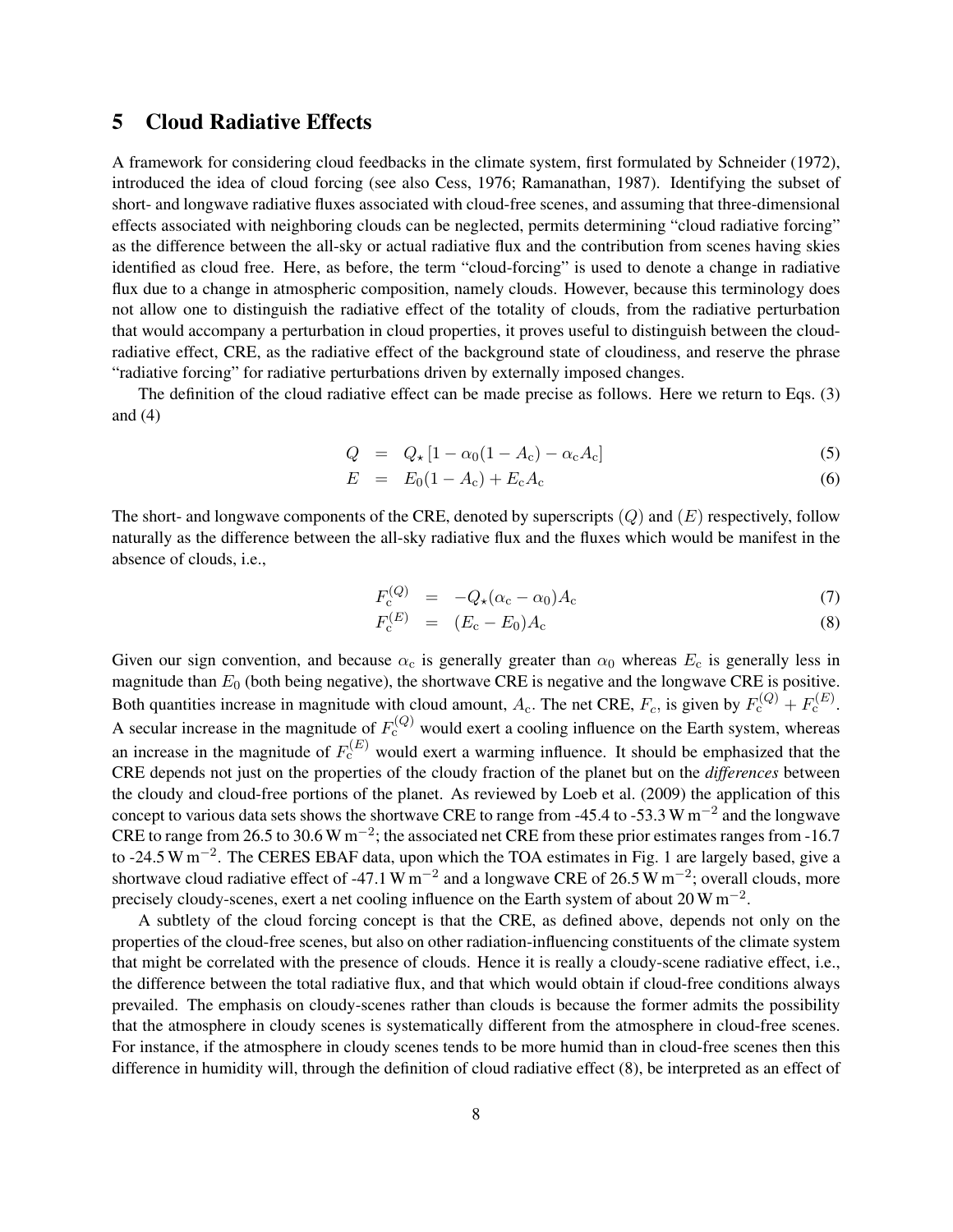clouds. This distinction has important consequences for how cloud radiative effects are calculated in models versus in measurements. In models the radiative transfer calculation is usually performed twice, the second time with the clouds removed from the input. The first call to the radiation defines the all-sky radiative flux, the second call defines the clear-sky radiative flux and their difference is called the cloud radiative effect. In observations one cannot usually remove clouds<sup>[2](#page-8-0)</sup>, so the clear-sky radiative flux is estimated based on scenes where no clouds are identified in the first place, rather than based on all scenes but with removal only of the clouds from those scenes in which they occur. If the atmosphere around the clouds is different (for instance more humid) in the cloudy scenes, as one might expect, this leads to differences between the two estimates of CRE. Such effects were shown by [Sohn et al.](#page-16-6) [\(2010\)](#page-16-6) to lead to systematic discrepancies between the observed longwave CRE and that calculated by models. Such discrepancies can, however, be readily overcome by calculating the CRE in models in the same way as is done in observations, by compositing over cloud free scenes when determining the clear-sky flux.

<span id="page-8-0"></span> ${}^{2}$ It might appear that there are exceptions. [Intrieri et al.](#page-15-4) [\(2002\)](#page-15-4) and [Mauritsen et al.](#page-16-7) [\(2011\)](#page-16-7) calculate the clear-sky radiative fluxes using measurements of the atmosphere in cloudy conditions, but do not include the clouds in the radiative transfer calculations. However this is not an actual measurement of radiative effects, but rather a calculation of radiative effects given measured atmospheric properties.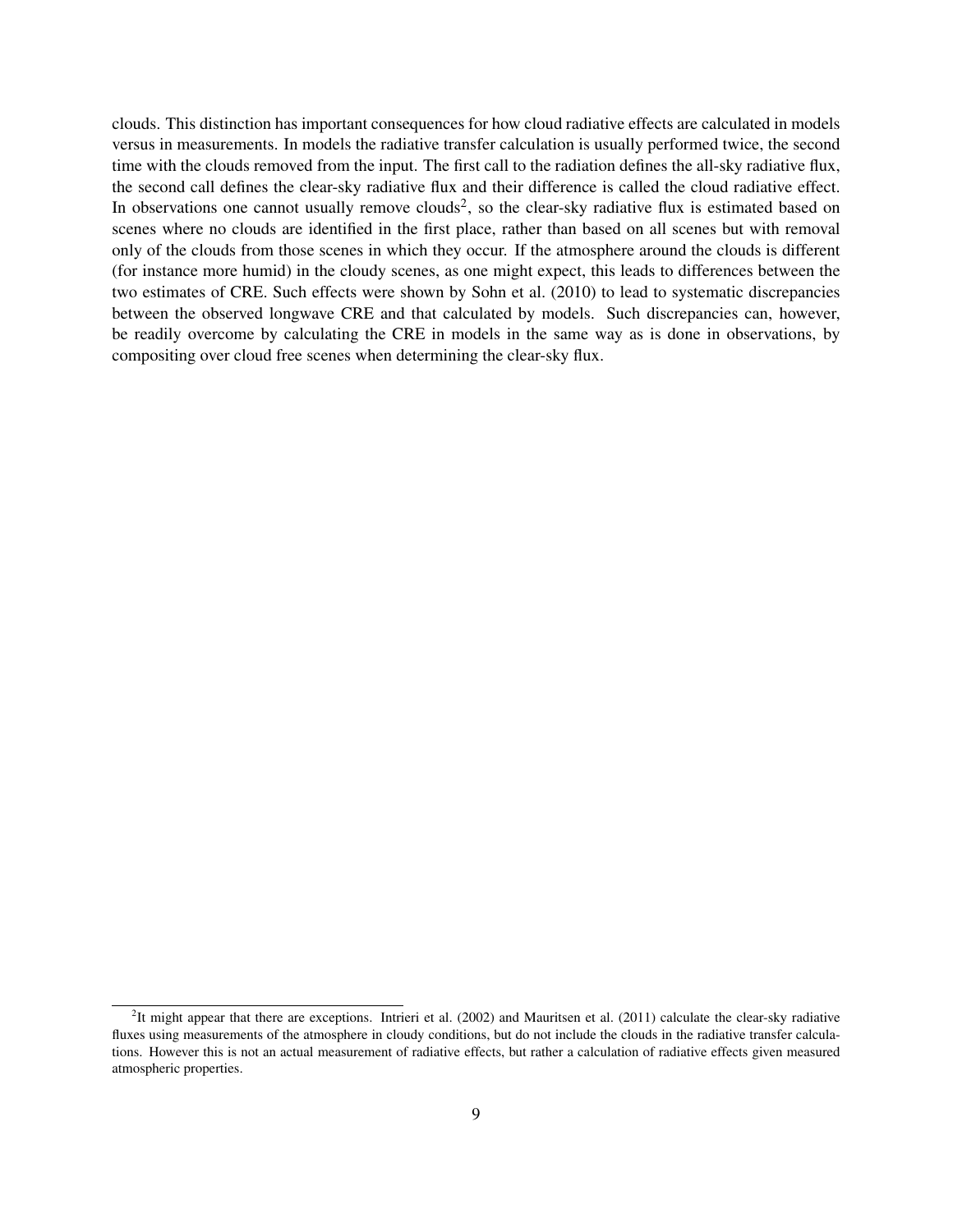### <span id="page-9-0"></span>6 Forcing, Response, Adjustment and Feedbacks

In addition to providing understanding of energy flows in the current climate, consideration of the energy budget also provides a framework for understanding climate change. This framework, which has developed over the last thirty years, rests on the assumption that changes in the globally averaged surface temperature can be xlinearly related to a radiative forcing, F. The constant of proportionality between the forcing and the response is called the equilibrium climate sensitivity,  $S_{eq}$ , which can be formally defined as the steadystate change in  $T<sub>s</sub>$  (the globally averaged near-surface air temperature) that would result from a sustained change in a radiative flux component of the Earth energy budget at the TOA (forcing), normalized to that flux change, with unit:  $K(Wm^{-2})^{-1}$ . That is, the equilibrium sensitivity is the proportionality constant between the steady-state change in surface temperature and the applied forcing,

<span id="page-9-2"></span>
$$
\delta T_{\rm s} = S_{\rm eq} F. \tag{9}
$$

The symbol  $\delta$  is used to imply a small change, presumably because the forcing F is also small. Because it codifies the sensitivity of such an essential feature of the climate state, the globally averaged surface temperature, Eq. [9](#page-9-2) provides a powerful description of past and prospective future climate change. To the extent that other properties of the climate system scale with its value,  $S_{eq}$  assumes an even broader significance. For these reasons, determination of  $S_{eq}$  has evolved into a central focus of climate science (e.g., [Knutti and](#page-16-8) [Hegerl,](#page-16-8) [2008\)](#page-16-8).

#### <span id="page-9-1"></span>6.1 Forcing

An external forcing,  $F$  can be introduced as an additional term in Eq. [9,](#page-9-2) so that

<span id="page-9-3"></span>
$$
\dot{H} = Q_{\star}\gamma - E + F,\tag{10}
$$

where the sign of  $F$  is chosen so that a positive value implies an increase in the system enthalpy. In so doing we note that F is considered to be an increment on the background, or normal, forcing  $Q$  of the earth system, in essence F defines a forcing anomaly. For instance, as a result of a change in  $Q_{\star}$  due to a change in the sun itself, or through the reduction (for instance from space borne mirrors) in the amount of solar irradiance that reaches the top of the atmosphere

The idea of the forcing arising as an anomaly in the energy budget of the system can be generalized to include other sources. For instance, volcanism, by introducing sulfur in the stratosphere which leads to the production of stratospheric aerosol, acts much like space-borne mirrors, to reduce the co-albedo,  $\gamma$ . Likewise the long wave irradiance,  $E$ , at the top of the atmosphere can be perturbed by changing the composition of greenhouse gases. Instantaneously doubling the amount of  $CO<sub>2</sub>$  in the atmosphere is expected to change the longwave irradiance at TOA by about  $3 W m^{-2}$ . This idea of equating an internal perturbation to the system, and its associated radiative perturbation, with a forcing can, however, be quite confusing. Consider the case wherein a compositional change leads to a decrease in the emission of longwave radiation, and let  $F = \delta E$ . With the passage of time one expects the system to adjust its temperature and return to stationarity, and assuming the albedo does not change, in this new stationary state  $Q_{\star}\gamma$  will remain the same, but E must increase by an amount  $\delta E$  so that  $E + F = Q_{\star} \gamma$  which of course would return the perturbed system to stationarity. Hence this idea of forcing has intrinsic to it the idea of a natural state, i.e., that state in which  $F=0.$ 

These ideas can be developed more precisely. Let  $\chi$  denote the concentration of greenhouse gases, and let E depend on  $\chi$  and on (among other quantities) the globally averaged surface temperature  $T_s$ . Then a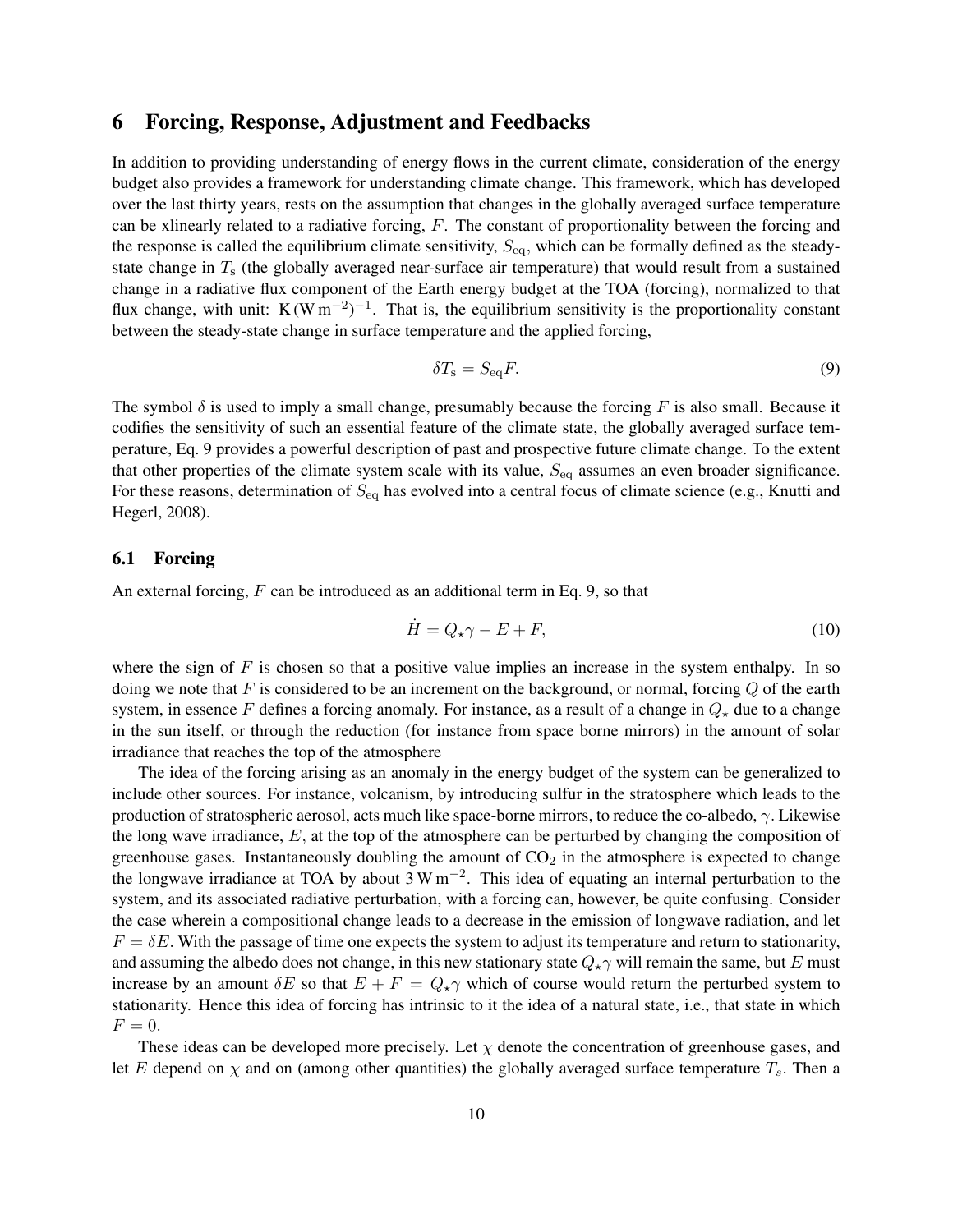compositional change in the atmosphere can be denoted by a perturbation to  $\chi$ , or  $\delta\chi$ , and this leads to a forcing, as

$$
F = -\delta E = -\frac{\partial E}{\partial \chi} \delta \chi,\tag{11}
$$

so that Eq. [10](#page-9-3) becomes

$$
\dot{H} = Q_{\star}\gamma - E + \frac{\partial E}{\partial \chi}\delta\chi.
$$
\n(12)

As H increases,  $T_s$  increases, leading to a change a further change in E, and eventually a new equilibrium is reached when

<span id="page-10-1"></span>
$$
\frac{\partial E}{\partial T_{\rm s}} \delta T_{\rm s} = \frac{\partial E}{\partial \chi} \delta \chi \,. \tag{13}
$$

By comparing Eq. [13](#page-10-1) with Eq. [\(9\)](#page-9-2) it becomes apparent that, in this case, the climate sensitivity can be directly equated with the partial derivative of the emission with respect to the surface temperature,

$$
S_{\text{eq}} = \left(\frac{\partial E}{\partial T_{\text{s}}}\right)^{-1}.\tag{14}
$$

This raises the possibility that  $S_{\text{eq}}$  depends on the surface temperature, as the partial derivative must be evaluated at this temperature.

Although  $S_{eq}$  could depend on the working temperature,  $T_s$  the generality of the concept of a climate sensitivity rests on it being independent of the forcing. This is not generally the case, and care must be exercised when discussing the forcing and the response that arise from different types of perturbations. The issue is further complicated by the dependence of the response of the system to a given forcing on how one defines the system. A system in which land-ice, the biosphere, and the ocean circulation are allowed to change with changing surface temperature will respond differently than one in which these slowly responding components are held fixed. In an effort to address these potential ambiguities, some authors speak of the Charney sensitivity as the value of  $Seq$  that would arise from a doubling of  $CO<sub>2</sub>$  in the absence of changes to the land biosphere, cryosphere or land surface. However, from a historical perspective, the climate sensitivity,  $S_{eq}$ , is synonymous with the Charney sensitivity.

#### <span id="page-10-0"></span>6.2 Adjustment

The concept of adjustment has been introduced to help overcome the lack of universality in a radiative forcing defined by the instantaneous change in the TOA irradiance. Initially the idea of adjustment was introduced to account for rapid changes in the stratosphere that occur when the  $CO<sub>2</sub>$  concentration is perturbed. As  $CO<sub>2</sub>$  increases the stratosphere cools, relatively rapidly, thereby further reducing the long wave irradiance at the TOA, and making the effective forcing from a doubling of  $CO<sub>2</sub>$  somewhat stronger than it would be if these adjustments were not considered. By allowing for these adjustments when calculating the forcing, one finds that that there is a better correspondence in the response of the system to 1 W  $m^{-2}$  of solar forcing and 1 W m<sup>-2</sup> of adjusted  $CO_2$  forcing than there is to 1 W m<sup>-2</sup> of instantaneous  $CO_2$  forcing.

Other adjustments also have been identified. For instance cloudiness adjusts rapidly in response to a change in CO2. These adjustments occur because the long wave irradiance, which depends on the amount and distribution of greenhouse gases, directly effects some cloud systems. Stratiform cloud layers are directly effected, but other cloud forms may also change because the thermal stratification in the atmosphere depends on the distribution of irradiance in the troposphere, and this in turn effects cloudiness. Because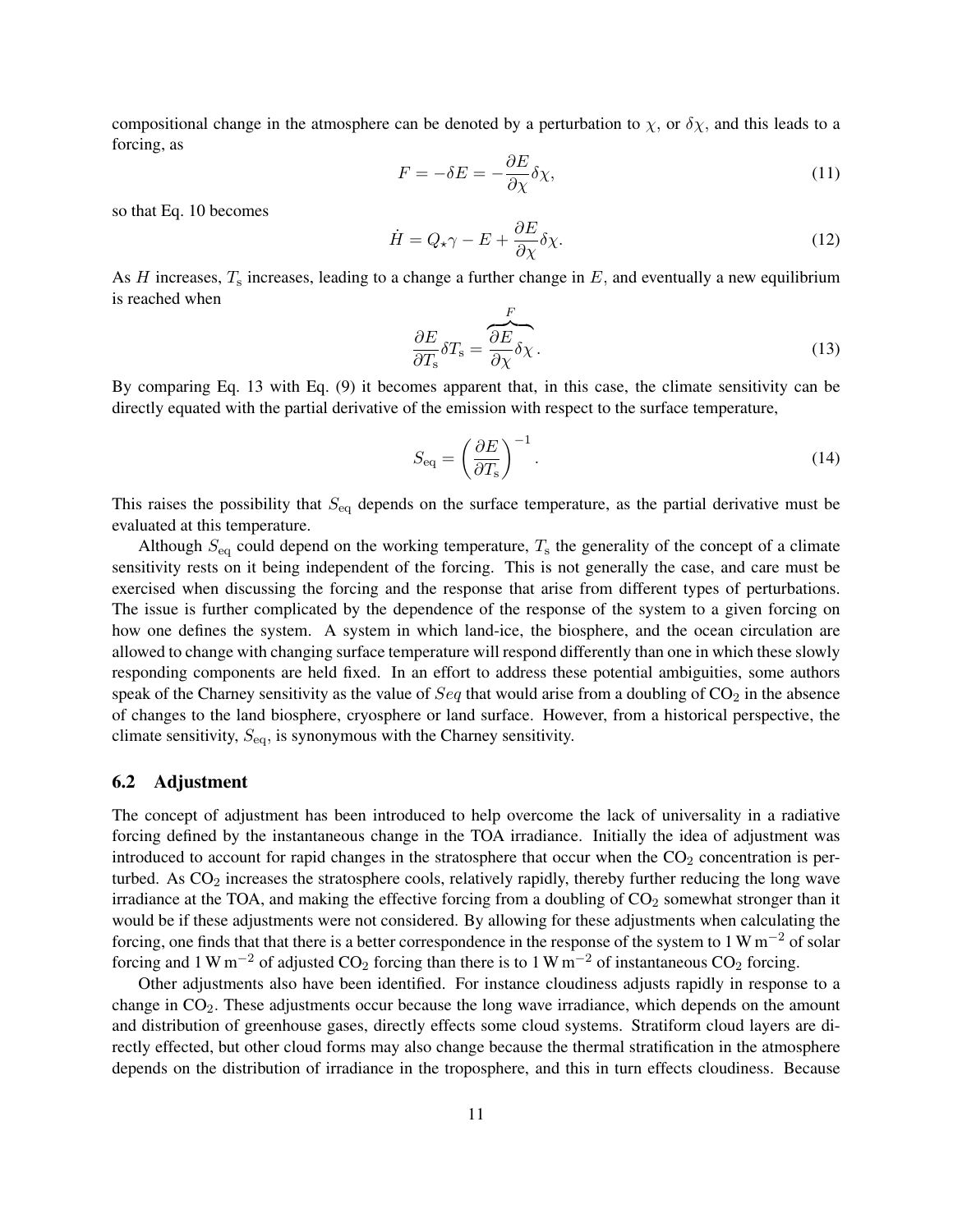these and other adjustments are perturbation specific, and relatively quick, it proves useful to associated F in Eq. [\(9\)](#page-9-2) with the adjusted forcing. However, because  $F$  now depends on a more complex suite of processes than it would if it were to be defined based on the instantaneous radiative response to a change in atmosphere composition, the translation of a compositional change of the atmosphere into a radiative forcing becomes non-trivial and much more uncertain, with the rapid adjustment of clouds being an important source of uncertainty.

Mathematically these ideas can be formalized by considering a slightly more expansive example than what that provided earlier. If we let  $E$  depend on a hidden variable, say the atmospheric temperature lapse rate Γ. Then if Γ adjusts, on relatively short timescales, to compositional perturbations, it is straightforward to show that the forcing must include an additional contribution from this adjustment, namely,

<span id="page-11-1"></span>
$$
F = \left(\frac{\partial E}{\partial \chi} + \frac{\partial E}{\partial \Gamma} \frac{\partial \Gamma}{\partial \chi}\right) \delta \chi \tag{15}
$$

It turns out that by defining the forcing in this way the system responds much more universally to a given forcing, thus allowing one to compare the climatic impact of a change in greenhouse gases, to a change in the solar constant. The term related to the static stability in Eq. [\(15\)](#page-11-1) has been given different names in the literature, but is best seen as an adjustment. It is distinct from the response in so far as changes in the static stability are assumed to be independent of changes in the globally averaged surface temperature,  $T_s$ .

#### <span id="page-11-0"></span>6.3 Feedback

A feedback can be thought of as resulting from a dependence of our effective description of the climate system on the surface temperature. For instance, suppose that  $\Gamma$  depended on both  $T_s$  and  $\chi$ . Then it is straightforward to show that

$$
\overbrace{\left(\frac{\partial E}{\partial T_{\rm s}} + \frac{\partial E}{\partial T} \frac{\partial \Gamma}{\partial T_{\rm s}}\right)}^{S_{\rm eq}^{-1}} \delta T_s = \overbrace{\left(\frac{\partial E}{\partial \chi} + \frac{\partial E}{\partial T} \frac{\partial \Gamma}{\partial \chi}\right)}^{F} \tag{16}
$$

In this example we can speak of a lapse-rate feedback, as the change in the lapse rate with temperature modifies the overall response of the system. likewise, if  $\gamma$  also depends on temperature then the perturbation analysis of Eq. [10](#page-9-3) results in

$$
\overbrace{\left(\frac{\partial E}{\partial T_{\rm s}} + \frac{\partial E}{\partial T} \frac{\partial \Gamma}{\partial T_{\rm s}} + Q_{\star} \frac{\partial \gamma}{\partial T_{\rm s}}\right)}^{S_{\rm eq}} \delta T_s = \overbrace{\left(\frac{\partial E}{\partial \chi} + \frac{\partial E}{\partial T} \frac{\partial \Gamma}{\partial \chi}\right)}^{F}.
$$
\n(17)

Likewise, if E is assumed to additionally depend on the absolute humidity,  $q$ , and  $q$  is assumed to vary with temperature, as would be the case if relative humidity were to remain constant, the inverse climate sensitivity would take the form

<span id="page-11-2"></span>
$$
S_{\text{eq}}^{-1} = \left(\frac{\partial E}{\partial T_{\text{s}}} + \frac{\partial E}{\partial T}\frac{\partial \Gamma}{\partial T_{\text{s}}} + \frac{\partial E}{\partial q}\frac{\partial q}{\partial T_{\text{s}}} - Q_{\star}\frac{\partial \gamma}{\partial T_{\text{s}}}\right). \tag{18}
$$

The climate sensitivity can be expressed more intuitively if the expression for the emission is given a form that makes the temperature dependence more explicit. In analogy to black body radiation we write

<span id="page-11-3"></span>
$$
E = \varepsilon \sigma T_s^4, \quad \text{where} \quad \varepsilon = \varepsilon (q, T_s). \tag{19}
$$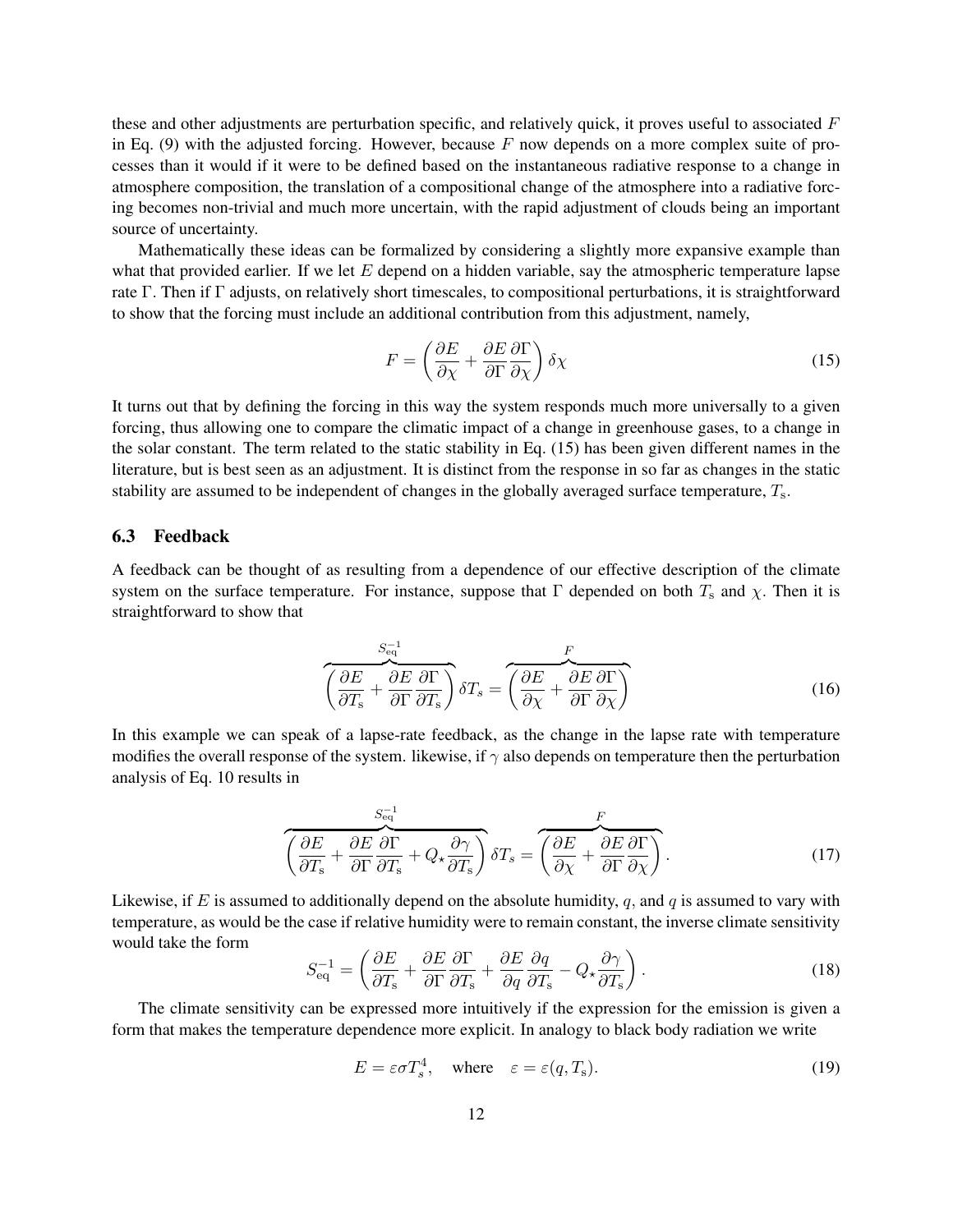Thus

$$
\frac{\partial E}{\partial T_{\rm s}} = 4\varepsilon \sigma T_s^3 = 4\frac{Q_\star \gamma}{T_{\rm s}},\tag{20}
$$

where the second equality follows from the partial derivative being evaluated about the non-perturbed stationary state, in which energy balance dictates that  $E = Q_{\star}\gamma$ . Substituting the above into the expression [\(18\)](#page-11-2) allows us to write the inverse climate sensitivity as

$$
S_{\text{eq}} = \frac{T_{\text{s}}}{4Q_{\star}\gamma} \left[ 1 + \frac{T_{\text{s}}}{4\varepsilon} \frac{\partial \varepsilon}{\partial \Gamma} \frac{\partial \Gamma}{\partial T_{\text{s}}} + \frac{T_{\text{s}}}{4\varepsilon} \frac{\partial \varepsilon}{\partial q} \frac{\partial q}{\partial T_{\text{s}}} - \frac{T_{\text{s}}}{4\gamma} \frac{\partial \gamma}{\partial T_{\text{s}}} \right]^{-1} . \tag{21}
$$

The terms in the brackets can be thought of as the gain, that arise from the feedbacks in the system. That is we can write the climate sensitivity as a product of the climate sensitivity that would arise in the absence of feedbacks and a gain, G,

$$
S_{\text{eq}} = S_{\text{eq}}|_{f=0} G \quad \text{with} \quad G \equiv \frac{1}{1-f} \tag{22}
$$

where the term  $f$  appearing in the definition of the  $G$  defines the feedback strength. In our example,

<span id="page-12-1"></span>
$$
f = \frac{T_s}{4\gamma} \frac{\partial \gamma}{\partial T_s} - \frac{T_s}{4\varepsilon} \frac{\partial \varepsilon}{\partial \Gamma} \frac{\partial \Gamma}{\partial T_s} - \frac{T_s}{4\varepsilon} \frac{\partial \varepsilon}{\partial q} \frac{\partial q}{\partial T_s}.
$$
 (23)

So the total feedback is the sum of individual feedbacks arising form the temperature dependence of the emissivity via changes in water vapor and the temperature lapse rate, and the temperature dependence of the co-albedo. The feedback strength is dimensionless, and the system is said to be stable if the net feedback strength is less than unity. In this example the feedbacks we identify are the water-vapor feedback, the lapse rate feedback, and albedo feedbacks.

#### <span id="page-12-0"></span>6.4 Meta-points on forcings and feedbacks

The above analysis is not fundamental. Rather it *interprets* the behavior of a complex system through the use of a simple model, namely Eq. [\(10\)](#page-9-3) accompanied by auxiliary hypotheses (for example Eq. [19\)](#page-11-3) on the independent variables that control the irradiances. The interoperation one makes can, and often does, depend on the model which is being used to interpret the behavior of the system. For instance, the water vapor feedback arises because it is assumed that humidity distribution effects the emission, and this in turn depends on temperature. Obviously there are many other possible contributions to the response of the system that are not identified in Eq. [23,](#page-12-1) for instance the horizontal temperature distribution might impact the net emission, and if this changes with changing  $T<sub>s</sub>$  it, independent of changes in surface albedo, would constitute a feedback. Because this feedback is not explicitly identified in Eq. [23](#page-12-1) its contribution to the total response must be carried by other terms. Additionally, some terms that are independent, might not be so. For instance in the analysis leading to Eq. [\(23\)](#page-12-1) it assumes that the lapse-rate,  $\Gamma$  and the humidity q are independent variables. But they need not be, and both may change as a result of another process which in turn is responsible for the underlying sensitivity to temperature. Failing to account for this co-dependence can result in differences among models being mis-interpreted. Finally, the relationships among macroscopic variables are statistical. So to determine how the emissivity changes with absolute humidity one might conduct two simulations, one in which the humidity is held constant in the calculation of the radiative fluxes, and the other in which the h humidity is allowed to vary. But such an approach is easier said than done, and the answer one arrives at can depend on your choice of coordinate system. A humidity that is prescribed to be constant in a coordinate system where height is the physical coordinate will behave differently than a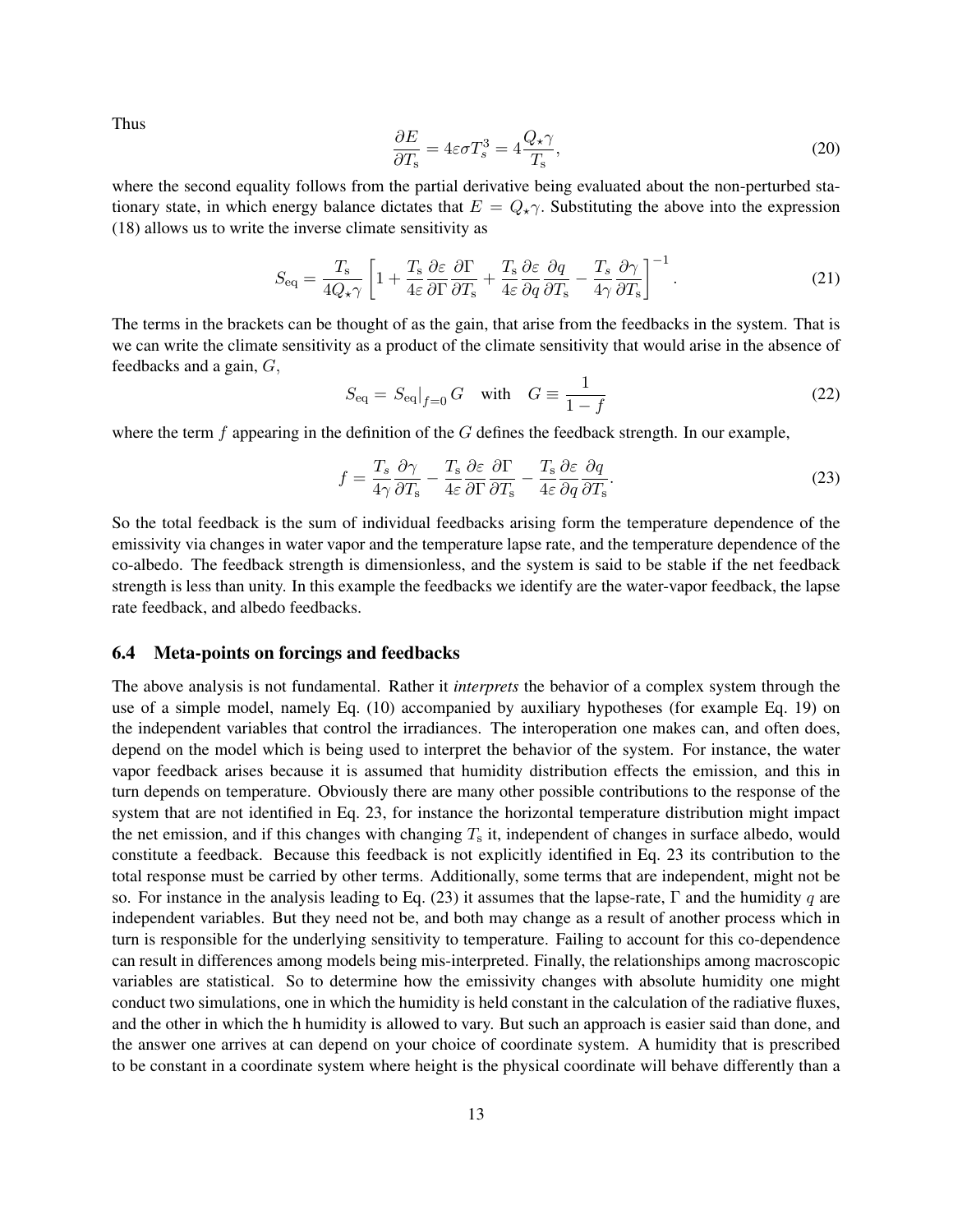humidity that is prescribed to be constant in a coordinate system where pressure, or potential temperature, is taken as the physical coordinate. Despite these ambiguities, feedback analysis can be useful to get an idea as to how different processes contribute to the response of the system, the results of such an analysis just require care in their interpretation.

The main difference between adjustments and feedbacks, are that feedbacks are adjustments that are mediated through (correlated with) surface temperature changes. The term "feedback" is often used loosely in the climate change discourse to refer to a contribution of a process to the response of the system. So doing misses the essential point of a feedback, in that it describes how the response of a system to a given forcing changes that forcing. If the response of the system is determined to be globally averaged surface temperature, then feedback describe those changes in the system that arise because the globally averaged surface temperature is changing and which in turn modify the TOA irradiances. In contrast, an adjustment is a change in the system that occurs independently of changes in surface temperature. On a practical level adjustments and feedbacks are distinguished through a timescale argument, as adjustments are assumed to happen rapidly, and because feedbacks depend on globally averaged surface temperate, which given the heat capacity of the system evolve slowly.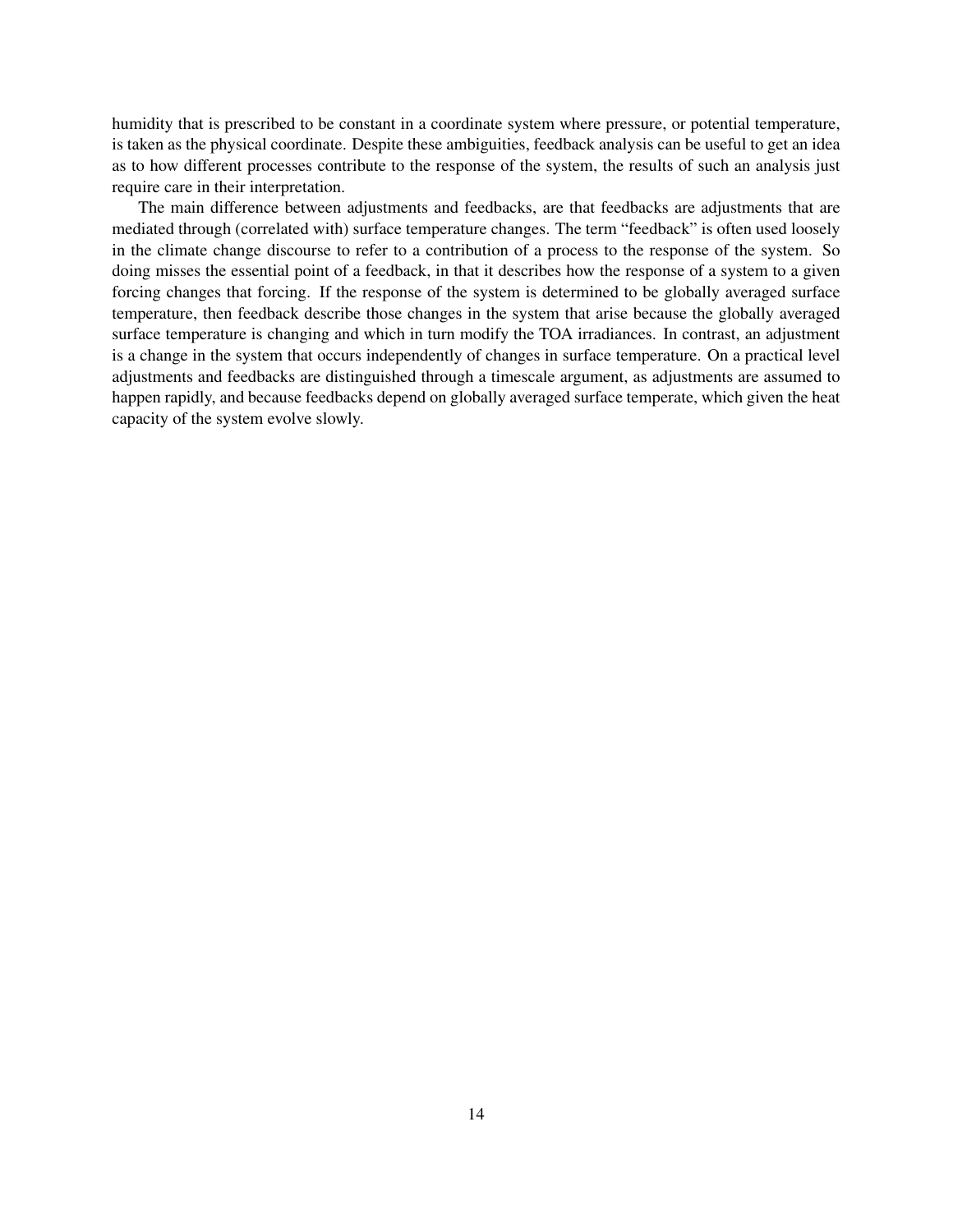- <span id="page-14-0"></span>7 Cloud-aerosol interactions
- <span id="page-14-1"></span>8 Modeling clouds in the climate system
- <span id="page-14-2"></span>9 Modeling convection in the climate system
- <span id="page-14-3"></span>10 Clouds and climate change
- <span id="page-14-4"></span>11 Precipitation and climate change
- <span id="page-14-5"></span>12 Landsurface interactions
- <span id="page-14-6"></span>13 Teleconnections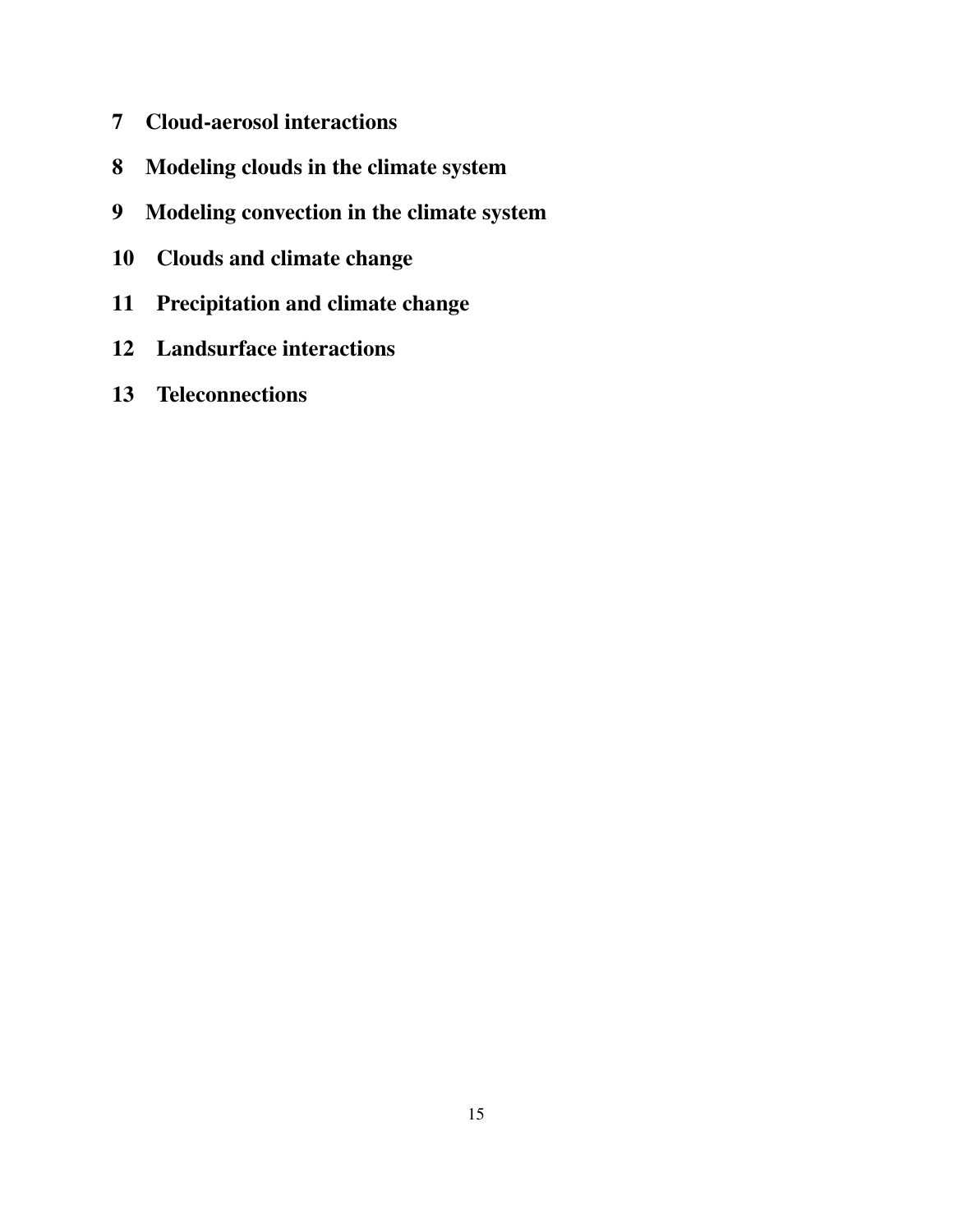## References

- <span id="page-15-15"></span>Albrecht, B. A., 1989: Aerosols, Cloud Microphysics, and Fractional Cloudiness. *Science*, 245 (4923), 1227–1230.
- <span id="page-15-9"></span>Andrews, T., P. M. Forster, and J. M. Gregory, 2009: A Surface Energy Perspective on Climate Change. *J. Climate*, 22 (10), 2557–2570.
- <span id="page-15-11"></span>Bony, S. and J. L. Dufresne, 2006: Marine boundary layer clouds at the heart of tropical cloud feedback uncertainties in climate models. *Geophys. Res. Lett.*, 32, L20 806.
- <span id="page-15-13"></span>Brient, F. and S. Bony, 2011: Interpretation of the positive low-cloud feedback predicted by a climate model under global warming. *Clim Dyn*, 1–30.
- <span id="page-15-3"></span>Cess, R. D., 1976: Climate Change: An Appraisal of Atmospheric Feedback Mechanisms Employing Zonal Climatology. *J. Atmos. Sci.*, 33 (10), 1831–1843.
- <span id="page-15-14"></span>Clement, A. C., R. Burgman, and J. R. Norris, 2009: Observational and Model Evidence for Positive Low-Level Cloud Feedback. *Science*, 325 (5939), 460–464.
- <span id="page-15-5"></span>Forster, P. M. F. and J. M. Gregory, 2006: The Climate Sensitivity and Its Components Diagnosed from Earth Radiation Budget Data. *Journal of Climate*, 19 (1), 39–52.
- <span id="page-15-6"></span>Gregory, J. and M. Webb, 2008: Tropospheric Adjustment Induces a Cloud Component in CO2 Forcing. *Journal of Climate*, 21 (1), 58–71.
- <span id="page-15-12"></span>Hartmann, D. L. and K. Larson, 2002: An important constraint on tropical cloud - climate feedback. *Geophys. Res. Lett.*, 29 (20), 1951.
- <span id="page-15-7"></span>Hartmann, D. L. and D. A. Short, 1980: On the use of Earth radiation budget statistics for studies of clouds and climate. *J. Atmos. Sci.*, 37, 1233–1250.
- <span id="page-15-10"></span>Held, I. M. and B. J. Soden, 2006: Robust Responses of the Hydrological Cycle to Global Warming. *J. Climate*, 19 (21), 5686–5699.
- <span id="page-15-16"></span>Hohenegger, C., P. Brockhaus, C. S. Bretherton, and C. S. r, 2009: The soil moisture-precipitation feedback in simulations with explicit and parameterized convection. *J. Climate*, 22 (19), 5003–5020.
- <span id="page-15-1"></span>Houghton, H. G., 2011: On the annual heat balance of the northern hemisphere. *J. Meteor.*, 11 (1), 1–9.
- <span id="page-15-4"></span>Intrieri, J., M. Shupe, T. Uttal, and B. McCarty, 2002: An annual cycle of Arctic cloud characteristics observed by radar and lidar at SHEBA. *J. Geophys. Res.*, C10, 1–15.
- <span id="page-15-0"></span>Kato, S., et al., 2012: Improvement of top-of-atmosphere and surface irradiance computations with CALIPSO, CloudSAT, and MODIS-derived cloud and aerosol properties. *J. Climate*, 25, 1–63.
- <span id="page-15-2"></span>Kiehl, J. T. and K. E. Trenberth, 1997: Earth's annual global mean energy budget. *Bulletin of the American Meteorological Society*, 78, 197–208.
- <span id="page-15-8"></span>Klein, S. A. and D. L. Hartmann, 1993: The Seasonal Cycle of Low Stratiform Clouds. *J. Climate*, 6 (8), 1587–1606.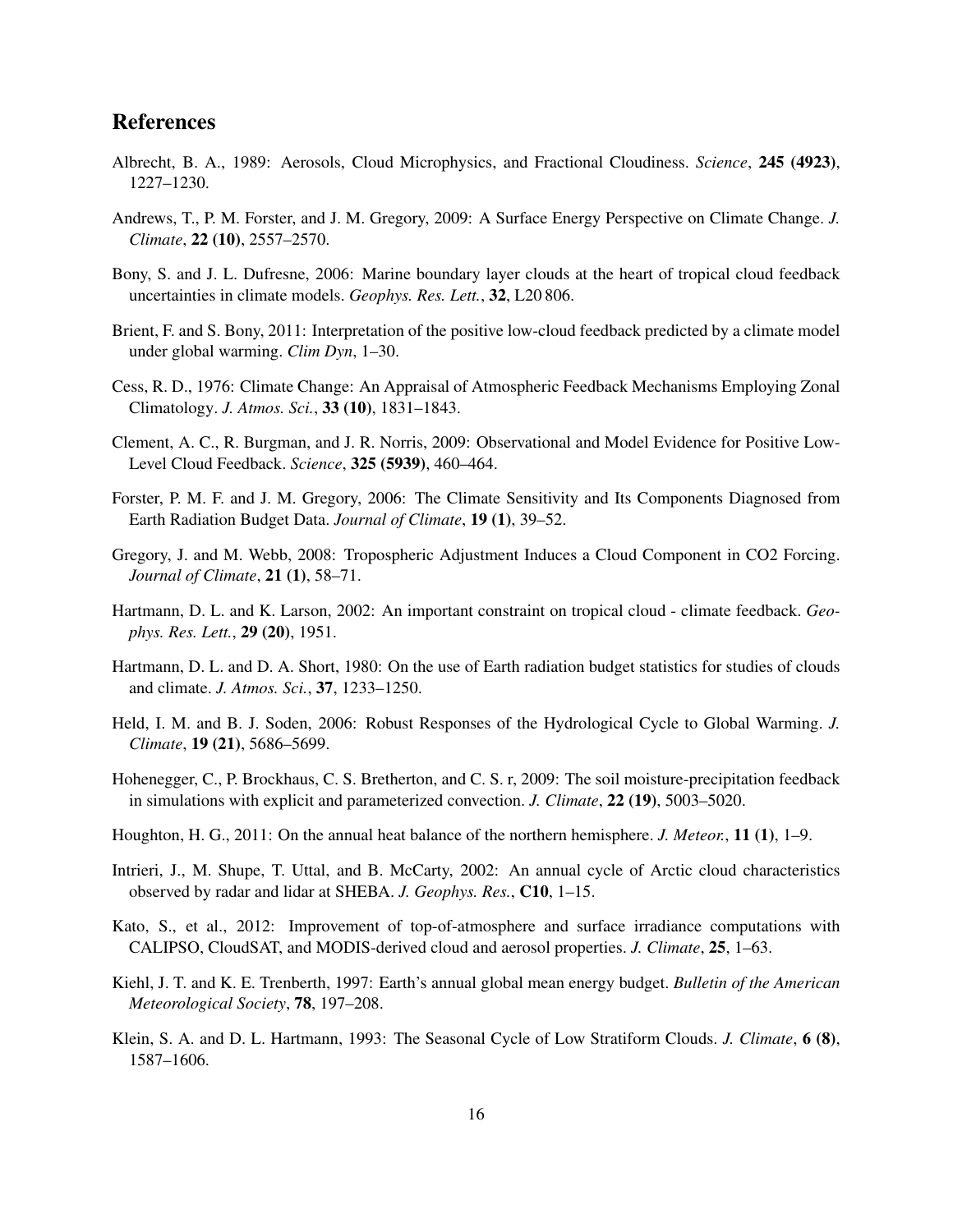- <span id="page-16-8"></span>Knutti, R. and G. C. Hegerl, 2008: The equilibrium sensitivity of the Earth's temperature to radiation changes. *Nature Geoscience*, 1 (11), 735–743.
- <span id="page-16-1"></span>Levitus, S., J. Antonov, and T. Boyer, 2005: Warming of the world ocean, 1955–2003. *Geophys. Res. Lett.*, 32 (2), L02 604–.
- <span id="page-16-12"></span>Lin, J.-L., 2007: The Double-ITCZ Problem in IPCC AR4 Coupled GCMs: Ocean–Atmosphere Feedback Analysis. *J. Climate*, 20 (18), 4497–4525.
- <span id="page-16-3"></span>Loeb, N. G., B. A. Wielicki, D. R. Doelling, G. L. Smith, D. F. Keyes, S. Kato, N. Manalo-Smith, and T. Wong, 2009: Toward Optimal Closure of the Earth's Top-of-Atmosphere Radiation Budget. *J. Climate*, 22 (3), 748–766.
- <span id="page-16-16"></span>Lohmann, U. and J. Feichter, 2005: Global indirect aerosol effects: a review. *Atmos. Chem. Phys.*, 5, 715– 737.
- <span id="page-16-2"></span>London, J. A., 1957: A study of the atmospheric heat balance. Tech. rep., Department of Meteorology and Oceanography, New York University.
- <span id="page-16-7"></span>Mauritsen, T., et al., 2011: An Arctic CCN-limited cloud-aerosol regime. *Atmos. Chem. Phys.*, 11 (1), 165–173.
- <span id="page-16-4"></span>Nuijens, L., B. Stevens, and A. P. Siebesma, 2009: The Environment of Precipitating Shallow Cumulus Convection. *J. Atmos. Sci.*, 66 (7), 1962–1979.
- <span id="page-16-15"></span>Pincus, R. and M. B. Baker, 1994: Effect of precipitation on the albedo susceptibility of clouds in the marine boundary layer. *Nature*, 372 (6503), 250–252.
- <span id="page-16-0"></span>Ramanathan, V., 1987: The Role of Earth Radiation Budget Studies in Climate and General Circulation Research. *J. Geophys. Res.*, 92 (D4), 4075–4095.
- <span id="page-16-11"></span>Richter, I. and S.-P. Xie, 2008: Muted precipitation increase in global warming simulations: A surface evaporation perspective. *J. Geophys. Res.*, 113 (D24), D24 118.
- <span id="page-16-14"></span>Rieck, M., L. Nuijens, and B. Stevens, 2012: Cloud feedbacks in a constant relative humidity atmosphere. *J. Atmos. Sci.*, 1–1.
- <span id="page-16-5"></span>Schneider, S. H., 1972: Cloudiness as a Global Climatic Feedback Mechanism: The Effects on the Radiation Balance and Surface Temperature of Variations in Cloudiness. *J. Atmos. Sci.*, 29 (8), 1413–1422.
- <span id="page-16-9"></span>Schwartz, S. E., 2011: Feedback and sensitivity in an electrical circuit: an analog for climate models. *Climatic Change*, 106 (2), 315–326.
- <span id="page-16-10"></span>Slingo, J., 1987: The development and verification of a cloud prediction scheme for the ECMWF model. *Quarterly Journal of the Royal Meteorological . . .* .
- <span id="page-16-6"></span>Sohn, B. J., T. Nakajima, M. Satoh, and H. S. Jang, 2010: Impact of different definitions of clear-sky flux on the determination of longwave cloud radiative forcing: NICAM simulation results. *Atmos. Chem. Phys.*, 10 (23), 11 641–11 646.
- <span id="page-16-13"></span>Somerville, R. C. J. and L. A. Remer, 1984: Cloud Optical Thickness Feedbacks in the CO2 Climate Problem. *J. Geophys. Res.*, 89 (D6), 9668–9672.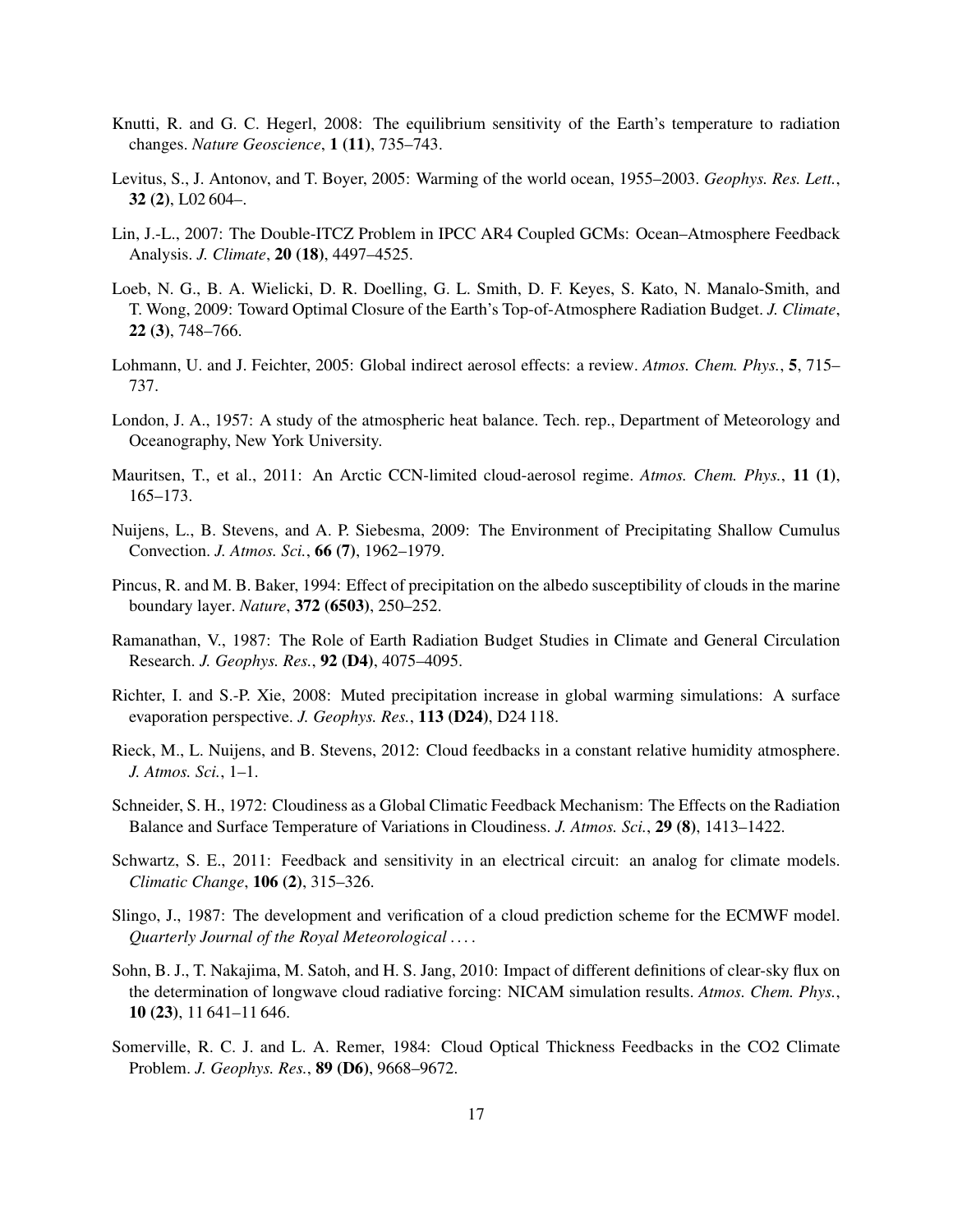- <span id="page-17-7"></span>Stephens, G. L. and Y. Hu, 2010: Are climate-related changes to the character of global-mean precipitation predictable? *Environ. Res. Lett.*, 5 (2), 025 209.
- <span id="page-17-3"></span>Stephens, G. L., et al., 2008: CloudSat mission: Performance and early science after the first year of operation. *J. Geophys. Res.*, 113.
- <span id="page-17-1"></span>Stephens, G. L., et al., 2012: The energy blance of the Earth's climate system. *Nature Geosciences*, 1–13.
- <span id="page-17-13"></span>Stevens, B. and G. Feingold, 2009: Untangling aerosol effects on clouds and precipitation in a buffered system. *Nature*, 461 (7264), 607–613.
- <span id="page-17-5"></span>Sundqvist, H., 1978: A parameterization scheme for non-convective condensation including prediction of cloud water content. *Q.J.R. Meteorol. Soc.*, 104 (441), 677–690.
- <span id="page-17-6"></span>Tompkins, A., 2009: Cloud Parameterization. *ECMWF Seminar on Parameterization of Subgrid Physical Processes*, Reading, 27–62.
- <span id="page-17-0"></span>Trenberth, K. E., J. T. Fasullo, and J. Kiehl, 2009: Earth's Global Energy Budget. *Bull. Amer. Meteor. Soc.*, 90 (3), 311–323.
- <span id="page-17-12"></span>Twomey, S., 1974: Pollution and planetary albedo. *Atmospheric Environment*, 8, 1251–1256.
- <span id="page-17-10"></span>Webb, M. J., F. H. Lambert, and J. M. Gregory, 2012: Origins of differences in climate sensitivity, forcing and feedback in climate models. *Clim Dyn*, 1–39.
- <span id="page-17-2"></span>Wielicki, B. A., B. R. Barkstrom, E. F. Harrison, R. B. Lee, G. Louis Smith, and J. E. Cooper, 1996: Clouds and the Earth's Radiant Energy System (CERES): An Earth Observing System Experiment. *Bulletin of the American Meteorological Society*, 77 (5), 853–868.
- <span id="page-17-4"></span>Winker, D. M., et al., 2010: THE CALIPSO MISSION A Global 3D View of Aerosols and Clouds. *Bulletin of the American Meteorological Society*, 91 (9), 1211–1229.
- <span id="page-17-11"></span>Wyant, M. C., C. S. Bretherton, and P. N. Blossey, 2012: Fast Cloud Adjustment to Increasing CO2 in a Superparameterized Climate Model. *J. Advances in Modeling Earth Systems*, 1–22.
- <span id="page-17-8"></span>Zelinka, M. D. and D. L. Hartmann, 2010: Why is longwave cloud feedback positive? *J. Geophys. Res.*, 115 (D16).
- <span id="page-17-9"></span>Zelinka, M. D. and D. L. Hartmann, 2011: The observed sensitivity of high clouds to mean surface temperature anomalies in the tropics. *J. Geophys. Res.*, 116 (D23).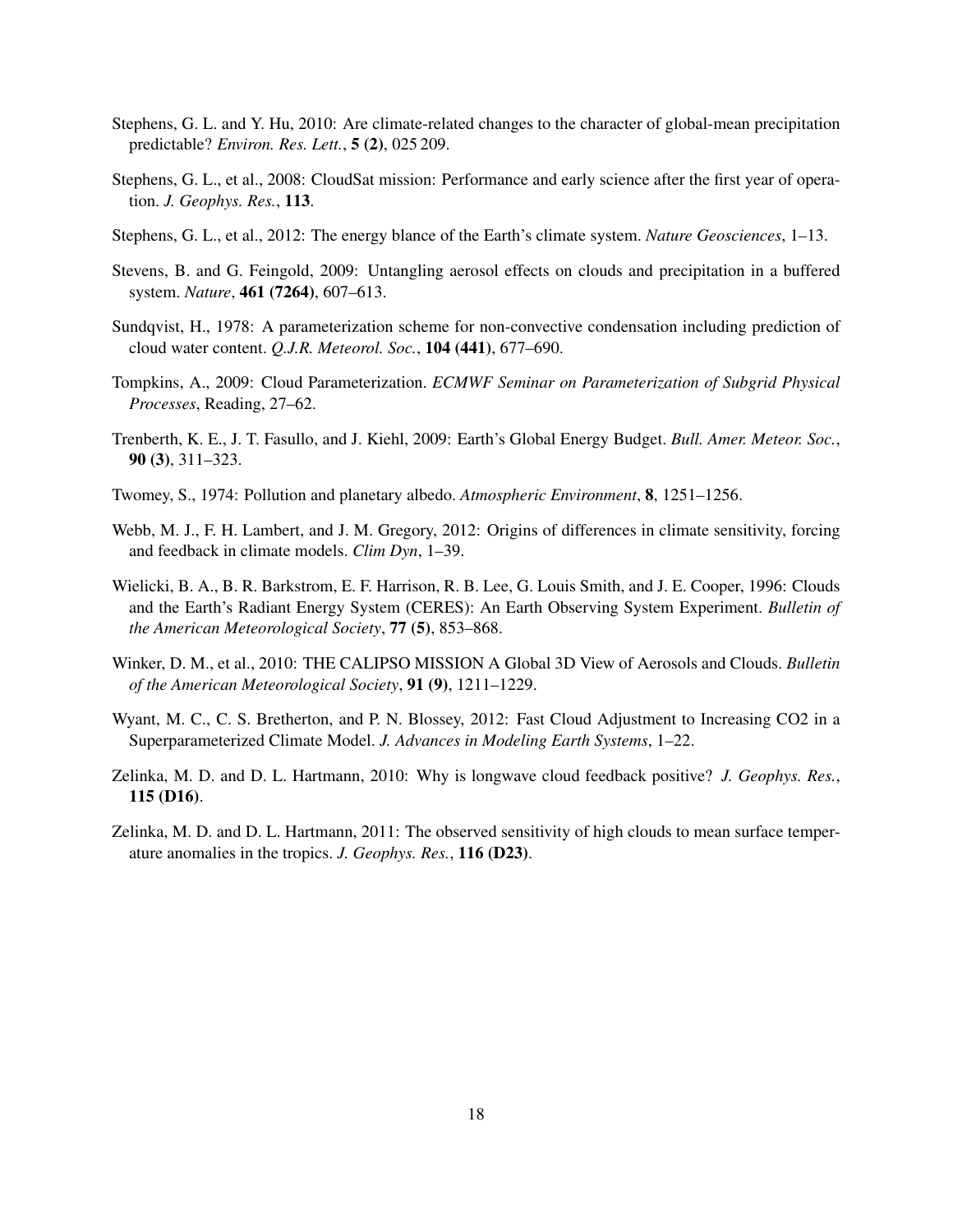## <span id="page-18-0"></span>A Taylor Series and perturbation analysis

Let  $f(x)$  be a function of x, and assume that it can be represented by a convergent power series (which for most physical functions of interest is a good assumption) such that

<span id="page-18-1"></span>
$$
f(x) = \sum_{n=0}^{\infty} c_n (x - a)^n.
$$
 (24)

The constants  $c_n$  define the function. If the series is convergent in some interval about  $a$ , then successive terms in the series have diminishing magnitude (by the alternating series theorem) and it also follows that the constants,  $c_n$ , can be written in terms of derivatives of the function, namely

$$
c_n = \frac{f^{(n)}(a)}{n!},
$$
\n(25)

where  $f^{(n)}$  denotes the *n*th derivative of f. Note that  $c_0 = f(a)$ . When the constants,  $c_n$ , are defined in this way Eq. [\(24\)](#page-18-1) is called the Taylor series for  $f$  about the point  $a$ .

Based on the Taylor series one can ask how the function, f changes for a small change in the independent variable  $x$ . From the Taylor series approximation it follows by substitution that

$$
\delta f = f(a + \delta x) - f(a) = \sum_{n=1}^{\infty} \frac{f^{(n)}(a)}{n!} (\delta x)^n.
$$
 (26)

In the interval over which the series approximation converges to the function the leading order term is the first term, and this term increasingly dominates as  $\delta x$  goes to zero. For sufficiently small perturbations we can thus write,

$$
\delta f \approx \frac{\mathrm{d}f}{\mathrm{d}x} \bigg|_a \delta x \quad \text{(for all } a\text{)}.
$$

The vertical bar with the subscript a denotes the evaluation of the derivative at the point  $\alpha$ . This idea generalizes to more than one dimensions, so that  $g(x, y)$  can be approximated, or linearized about an arbitrary point  $(a, b)$  as

$$
\delta g \approx \left. \frac{\partial g}{\partial x} \right|_a \delta x + \left. \frac{\partial g}{\partial y} \right|_b \delta y. \tag{28}
$$

As an example, consider black body radiation, where by the emission of thermal radiation is a function of temperature, T so that  $E(T) = \sigma T^4$ , with  $\sigma = 5.67 \times 10^{-8}$  W m<sup>-2</sup> K<sup>-4</sup>. If we know the emission,  $E_0$ , at some base temperature  $T_0$ , for a small change in temperature we can estimate how the emission will change as

$$
\delta E = 4\sigma T_0^3 (T - T_0), \quad \text{equivalently} \quad \frac{\delta E}{E_0} = 4 \frac{\delta T}{T_0}.
$$
 (29)

This type of analysis is used frequently to understand how a function will change due to a small perturbation of its arguments. Because many functions that we deal with take the form of a power-law, in their respective terms, such that

$$
g(x,y) = \gamma x^{\alpha} y^{-\beta},\tag{30}
$$

it is useful to note that these linearize about some arbitrary point  $(x, y)$  as

$$
\frac{\delta g}{g} \approx \alpha \frac{\delta x}{x} - \beta \frac{\delta y}{y}.\tag{31}
$$